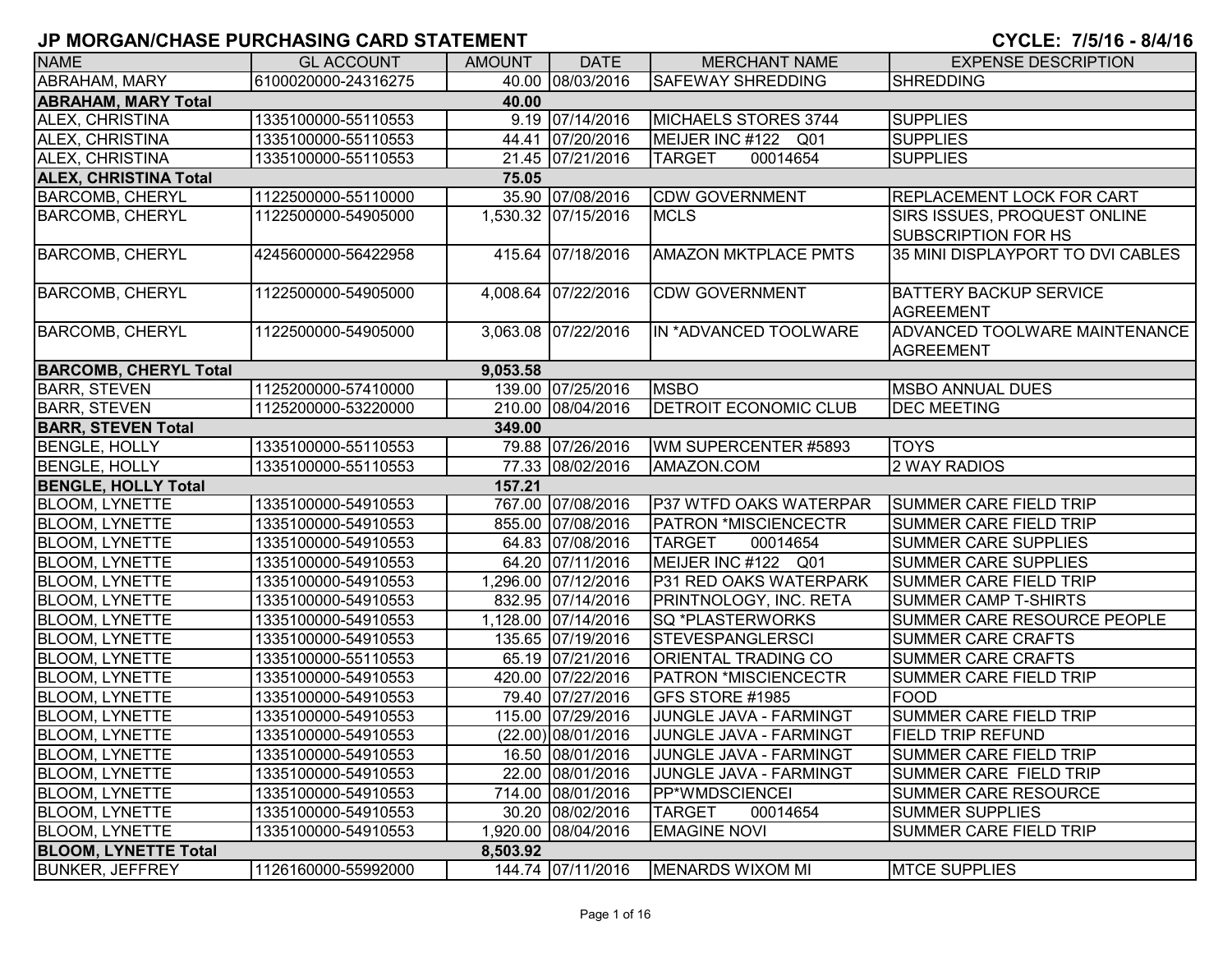| <b>NAME</b>                                | <b>GL ACCOUNT</b>   | <b>AMOUNT</b> | <b>DATE</b>           | <b>MERCHANT NAME</b>          | <b>EXPENSE DESCRIPTION</b>        |
|--------------------------------------------|---------------------|---------------|-----------------------|-------------------------------|-----------------------------------|
| <b>BUNKER, JEFFREY</b>                     | 1126160000-55992000 |               | 19.97 07/22/2016      | THE HOME DEPOT #2737          | MTCE REPLACEMENT GATOR STRAPS     |
|                                            |                     |               |                       |                               |                                   |
| <b>BUNKER, JEFFREY</b>                     | 1126160000-55993000 |               | 47.92 07/25/2016      | SITE ONE LANDSCAPES004        | <b>GRNDS SPRAYER REPAIR PARTS</b> |
| <b>BUNKER, JEFFREY</b>                     | 1126160000-55993000 |               | 77.28 07/25/2016      | THE HOME DEPOT #2737          | VO IRRIGATION FITTINGS, STOCK     |
| <b>BUNKER, JEFFREY</b>                     | 1126160000-55993000 |               | 23.43 08/01/2016      | THE HOME DEPOT #2737          | <b>GRNDS HOSE CONNECTORS</b>      |
| <b>BUNKER, JEFFREY Total</b>               |                     | 313.34        |                       |                               |                                   |
| CALHOUN, STEPHANIE                         | 1335100000-55110553 |               | 20.18 07/28/2016      | <b>TARGET</b><br>00008961     | <b>CLASSROOM SUPPLIES</b>         |
| <b>CALHOUN, STEPHANIE Total</b>            |                     | 20.18         |                       |                               |                                   |
| CHRISTOPOULOS, COURTNI 1311800000-55110551 |                     |               | 49.82 08/04/2016      | <b>TEACHER'S STORE LIVONI</b> | <b>CLASSROOM DECOR/NAME</b>       |
|                                            |                     |               |                       |                               | <b>TAGS/LABELS</b>                |
| <b>CHRISTOPOULOS, COURTNEY Total</b>       |                     | 49.82         |                       |                               |                                   |
| CIANCIO, WANDA                             | 1122500000-54917000 |               | 5,985.00 07/20/2016   | <b>RESPONDUS INC</b>          | RESPONDUS SOFTWARE AND            |
|                                            |                     |               |                       |                               | <b>LOCKDOWN BROWSER</b>           |
| CIANCIO, WANDA                             | 1122500000-54120000 |               | 185.97 07/28/2016     | AMAZON.COM                    | PENS FOR OFFICE AND VACUUMS FOR   |
|                                            |                     |               |                       |                               | <b>CLEANING COMPUTERS</b>         |
| CIANCIO, WANDA                             | 1122500000-54120000 |               | 219.02 07/29/2016     | <b>AMAZON MKTPLACE PMTS</b>   | TRENDNET 5 PORT AND 8 PORT        |
|                                            |                     |               |                       |                               | <b>SWITCHES</b>                   |
| CIANCIO, WANDA                             | 4245652000-56422958 |               | 443.97 08/03/2016     | <b>AMAZON MKTPLACE PMTS</b>   | ELO TOUCH MONITOR FOR EARLY       |
|                                            |                     |               |                       |                               | CHILDHOOD CENTER/FOOD SERVICE     |
| <b>CIANCIO, WANDA Total</b>                |                     | 6,833.96      |                       |                               |                                   |
| CIANFERRA, LINDA                           | 1622100361-53220000 |               | $(145.00)$ 07/06/2016 | OU MP SEHS PD                 | <b>EDUCATION LEARDERSHIP</b>      |
|                                            |                     |               |                       |                               | <b>WORKSHOP REFUND</b>            |
| CIANFERRA, LINDA                           | 1122600511-55910000 |               | 33.99 07/18/2016      | <b>STAPLES</b><br>00104059    | OFFICE SUPPLY                     |
| <b>CIANFERRA, LINDA</b>                    | 1331100000-57410000 |               | 171.00 07/19/2016     | AMERICAN COUNSELING AS        | PROFESSIONAL COUNSELING           |
|                                            |                     |               |                       |                               | <b>MEMBERSHIP</b>                 |
| <b>CIANFERRA, LINDA</b>                    | 1622100361-53220000 |               | 75.46 07/20/2016      | <b>TRUE COLORS</b>            | WORKSHOP ON TRUE COLORS FOR       |
|                                            |                     |               |                       |                               |                                   |
|                                            | 1111324511-53610000 |               | 1,077.08 07/25/2016   | PRINTNOLOGY, INC. RETA        | <b>CAREERS</b>                    |
| CIANFERRA, LINDA                           |                     |               |                       |                               | <b>PRINTING</b>                   |
| CIANFERRA, LINDA                           | 6100025000-24316301 |               | 15.50 07/27/2016      | JIMMY JOHNS - 1659            | <b>STAFF LUNCH</b>                |
| <b>CIANFERRA, LINDA</b>                    | 6100025000-24316301 |               | 187.06 07/29/2016     | <b>COTTAGE INN PIZZA</b>      | SUMMER SCHOOL FOOD                |
| <b>CIANFERRA, LINDA Total</b>              |                     | 1,415.09      |                       |                               |                                   |
| COMB, ANDREW                               | 6100020000-24316770 |               | 47.75 07/13/2016      | <b>FIREHOUSE SUBS #84</b>     | LUNCH FOR INTERVIEW PANEL         |
|                                            |                     |               |                       |                               | <b>DURING SUMMER</b>              |
| COMB, ANDREW                               | 6100020000-24316770 |               | 42.45 07/29/2016      | <b>JOSEPH'S CONEY ISLAND</b>  | LUNCH FOR INTERVIEW PANEL         |
|                                            |                     |               |                       |                               | <b>DURING SUMMER</b>              |
| <b>COMB, ANDREW Total</b>                  |                     | 90.20         |                       |                               |                                   |
| <b>COOLMAN, ROBERT</b>                     | 1126160000-55992000 |               | 660.00 07/19/2016     | <b>CONSERVA ELECTRIC SUPP</b> | <b>MTCE STOCK BALLASTS</b>        |
| <b>COOLMAN, ROBERT</b>                     | 1126160000-55992000 |               | 9.76 08/04/2016       | <b>CONSERVA ELECTRIC SUPP</b> | <b>MTCE STOCK BATTERIES</b>       |
| <b>COOLMAN, ROBERT Total</b>               |                     | 669.76        |                       |                               |                                   |
| <b>DIATIKAR, CHRISTINE</b>                 | 1125200000-57410000 |               | 125.00 07/15/2016     | <b>STATE DMB CASHIER</b>      | <b>MIDEAL</b>                     |
| <b>DIATIKAR, CHRISTINE</b>                 | 6100022000-24316099 |               | 24.95 07/18/2016      | A2HOSTING.COM                 | 7/14/16-8/13/16 WEBSITE           |
| <b>DIATIKAR, CHRISTINE Total</b>           |                     | 149.95        |                       |                               |                                   |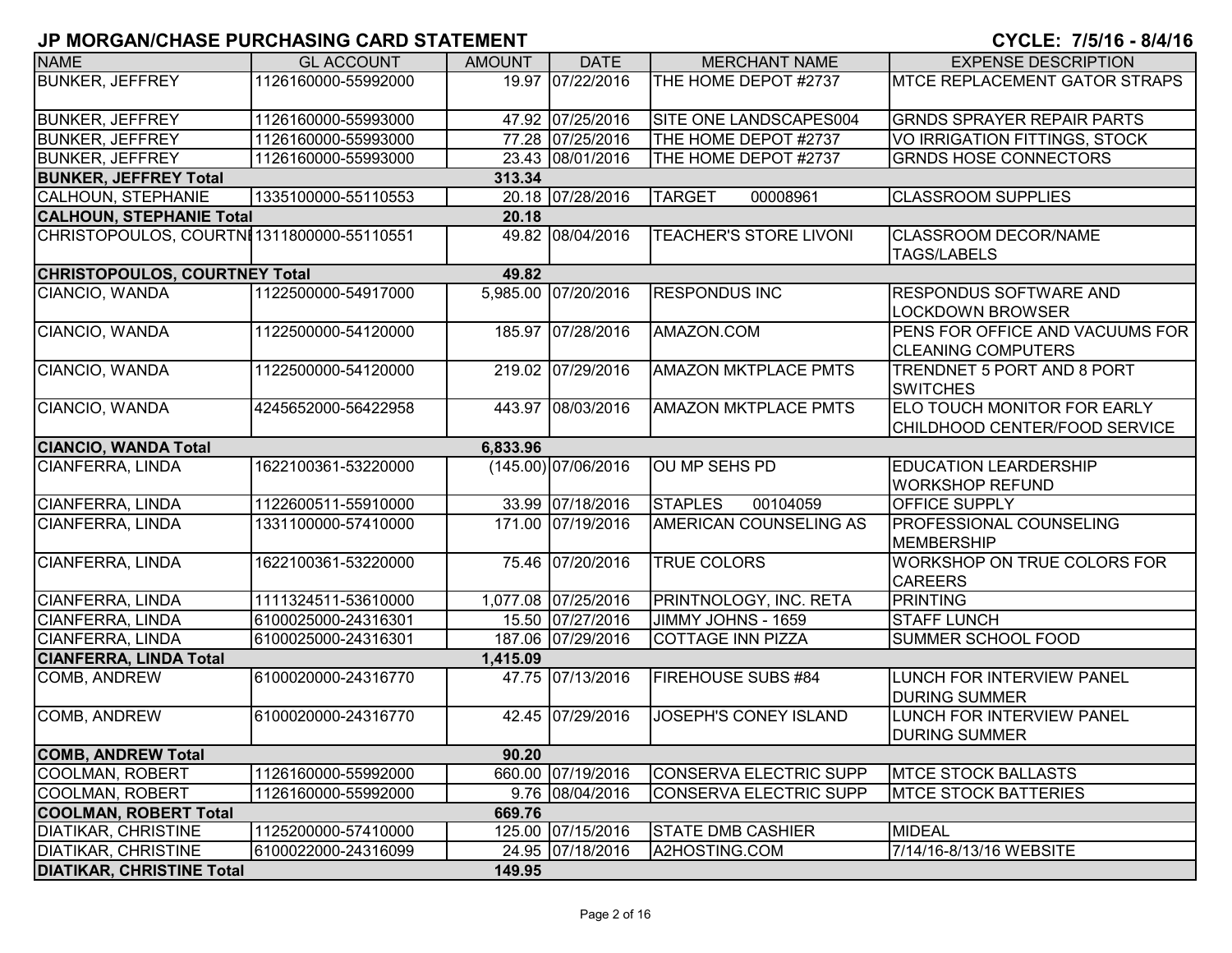| <b>NAME</b>                                  | <b>GL ACCOUNT</b>   | <b>AMOUNT</b> | <b>DATE</b>          | <b>MERCHANT NAME</b>                                   | <b>EXPENSE DESCRIPTION</b>            |
|----------------------------------------------|---------------------|---------------|----------------------|--------------------------------------------------------|---------------------------------------|
| DRAGOO, MICHAEL                              | 1126122000-54910000 |               | 202.92 07/12/2016    | <b>REDFORD LOCK COMPANY I</b>                          | HS FIELD HOUSE, ELEVATOR              |
| DRAGOO, MICHAEL                              | 4126115951-54110000 |               | 1,321.00 07/13/2016  | <b>BASS</b>                                            | <b>DF SAGE</b>                        |
| DRAGOO, MICHAEL                              | 4126120951-54110000 |               | 1,519.00 07/13/2016  | <b>BASS</b>                                            | MS MULTIPLE VAV BOXES NOT             |
|                                              |                     |               |                      |                                                        | <b>COMMUNICATING</b>                  |
| DRAGOO, MICHAEL                              | 1126160000-55992000 |               | 78.17 07/18/2016     | <b>PARTS TOWN</b>                                      | <b>HS KITCHEN STEAMER</b>             |
| DRAGOO, MICHAEL                              | 1126160000-55992000 |               | 346.00 07/21/2016    | THE KNOX COMPANY                                       | <b>HS LOCKBOX</b>                     |
| DRAGOO, MICHAEL                              | 1126160000-55992000 |               | (54.11) 07/22/2016   | <b>MENARDS ANTIGO WI</b>                               | ECEC STORAGE BLDG. REFUND FROM        |
|                                              |                     |               |                      |                                                        | <b>TAX CHARGED IN ERROR</b>           |
| DRAGOO, MICHAEL                              | 1126160000-55992000 |               | 1,186.35 07/22/2016  | MENARDS ANTIGO WI                                      | ECEC STORAGE BLDG - TAXED IN          |
|                                              |                     |               |                      |                                                        | <b>ERROR</b>                          |
| DRAGOO, MICHAEL                              | 1126160000-55992000 |               | $(13.04)$ 07/22/2016 | <b>MENARDS ANTIGO WI</b>                               | ECEC STORAGE BLDG. REFUND FROM        |
|                                              |                     |               |                      |                                                        | <b>TAX CHARGED IN ERROR</b>           |
| DRAGOO, MICHAEL                              | 1126160000-55993000 |               | 203.00 08/03/2016    | THE KNOX COMPANY                                       | HS SPORTS GATE PADLOCK BOXES          |
| <b>DRAGOO, MICHAEL Total</b>                 |                     | 4,789.29      |                      |                                                        |                                       |
| <b>FULAR, JAMES</b>                          | 1126160000-55730000 |               | 217.30 07/06/2016    | KELLEY & SONS TRAILERS                                 | MTCE TRAILER PARTS, TAXED IN          |
|                                              |                     |               |                      |                                                        | <b>ERROR REFUND COMING</b>            |
| <b>FULAR, JAMES</b>                          | 1126160000-55992000 |               | 450.34 07/11/2016    | SITE ONE LANDSCAPES004                                 | <b>GRNDS IRRIGATION STOCK FOR HS.</b> |
|                                              |                     |               |                      |                                                        | MS & DF                               |
| <b>FULAR, JAMES</b>                          | 1126160000-55993000 |               | 298.16 07/14/2016    | <b>RESIDEX</b>                                         | <b>CHARGED IN ERROR</b>               |
| <b>FULAR, JAMES</b>                          | 1126160000-55993000 |               | (298.16) 07/14/2016  | <b>RESIDEX</b>                                         | <b>REFUND CHARGED IN ERROR</b>        |
| <b>FULAR, JAMES</b>                          | 1126160000-55993000 |               | 149.08 07/14/2016    | <b>RESIDEX</b>                                         | <b>GRNDS GROWTH REGULATOR FOR</b>     |
|                                              |                     |               |                      |                                                        | <b>ATHLETIC FIELDS</b>                |
| <b>FULAR, JAMES</b>                          | 1126160000-54910000 |               | 438.52 07/20/2016    | <b>BADER AND SONS CO.</b>                              | <b>GRNDS GATOR #2 REPAIRS</b>         |
| <b>FULAR, JAMES</b>                          | 1126160000-55993000 |               | 787.18 07/20/2016    | SITE ONE LANDSCAPES034                                 | <b>DISTRICT HERBICIDE, NM STADIUM</b> |
|                                              |                     |               |                      |                                                        | <b>SPRINKLERS</b>                     |
| <b>FULAR, JAMES</b>                          | 1126160000-55993000 |               | 327.89 08/04/2016    | <b>WEINGARTZ SUPPLY.</b>                               | <b>GRNDS PARTS &amp; SUPPLIES</b>     |
| <b>FULAR, JAMES Total</b>                    |                     | 2,370.31      |                      |                                                        |                                       |
| <b>FURLOW, SETH</b>                          | 1111322730-55110000 |               | 78.36 07/26/2016     | OFFICEMAX/OFFICEDEPOT                                  | <b>CLASSROOM SUPPLIES</b>             |
| <b>FURLOW, SETH Total</b>                    |                     | 78.36         |                      |                                                        |                                       |
| <b>GILMORE, MEGAN</b>                        | 1311800000-55110551 |               | 10.57 07/20/2016     | <b>TARGET</b><br>00014654<br><b>TARGET</b><br>00014654 | <b>TEACHING SUPPLIES</b>              |
| GILMORE, MEGAN                               | 1311800000-55110551 |               | 19.97 07/27/2016     |                                                        | <b>TEACHING SUPPLIES</b>              |
| <b>GILMORE, MEGAN Total</b>                  |                     | 30.54         | 780.00 07/07/2016    |                                                        |                                       |
| <b>GORDON, BRIAN</b>                         | 4245622000-56420959 |               | 2,435.00 07/14/2016  | <b>DIRECT FITNESS SOLUTIO</b>                          | <b>WEIGHT COUPLINGS</b>               |
| <b>GORDON, BRIAN</b>                         | 6100061000-24316275 |               |                      | <b>TICKETS* DETROIT TIGR</b>                           | <b>COACHES RETREAT</b>                |
| <b>GORDON, BRIAN</b>                         | 1126160000-54120000 |               | 1,133.75 07/18/2016  | <b>DAKTRONICS</b>                                      | <b>SCOREBOARD REPAIR</b>              |
| <b>GORDON, BRIAN Total</b>                   | 1311800000-53220551 | 4,348.75      | 18.00 07/22/2016     | <b>APPELBAUM TRAINING INS</b>                          | <b>TRAINING FOR PRESCHOOL STAFF</b>   |
| HANSEN, ANN                                  | 1335100000-53220553 |               | 33.00 07/22/2016     | <b>APPELBAUM TRAINING INS</b>                          | <b>TRAINING FOR CARE STAFF</b>        |
| HANSEN, ANN                                  |                     |               |                      |                                                        |                                       |
| <b>HANSEN, ANN Total</b><br>HARVEY, JENNIFER |                     | 51.00         | 6.24 07/14/2016      | <b>DBC*BLICK ART MATERIAL</b>                          | <b>SUPPLIES</b>                       |
|                                              | 1711322000-55110614 | 6.24          |                      |                                                        |                                       |
| <b>HARVEY, JENNIFER Total</b>                |                     |               |                      |                                                        |                                       |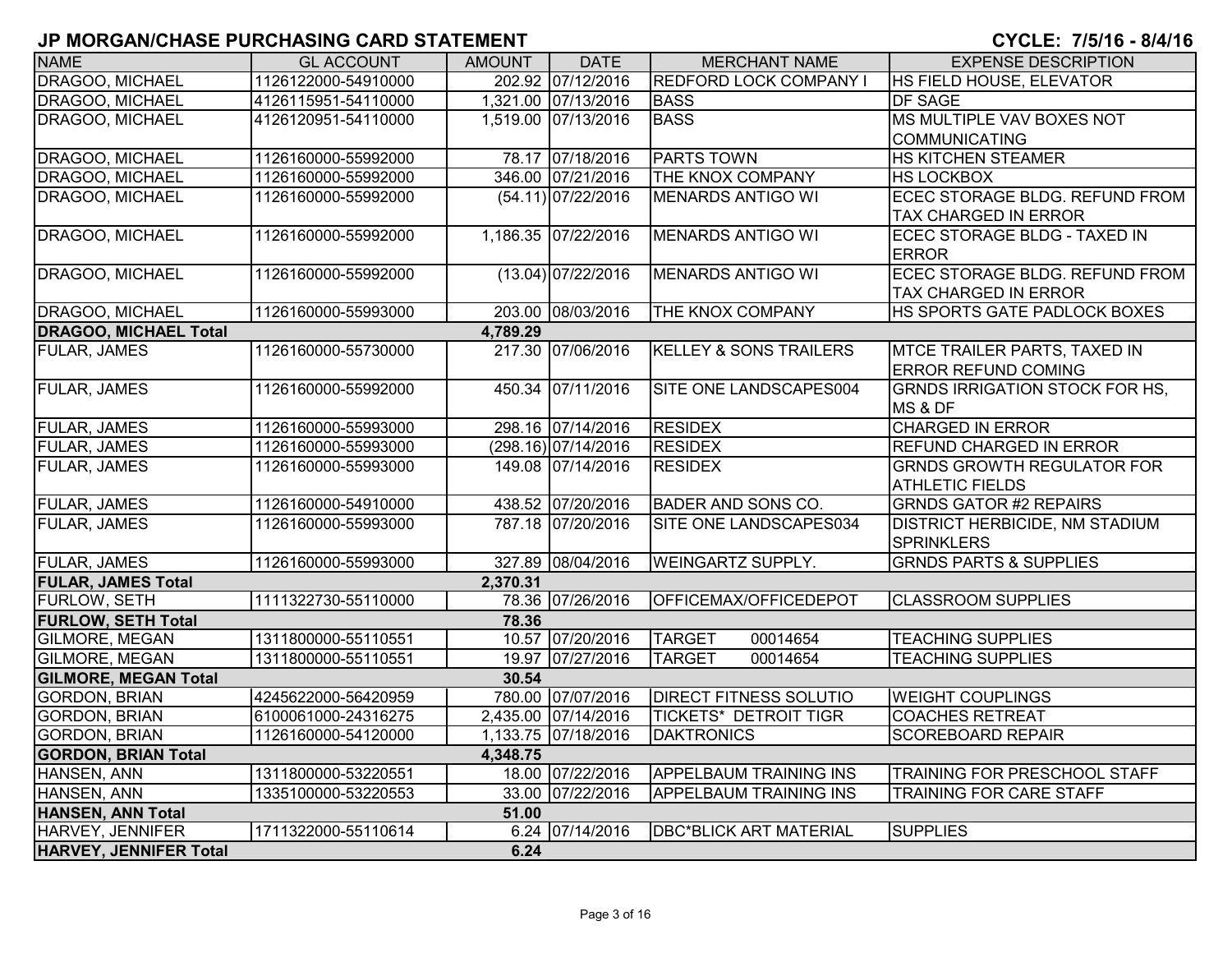| <b>NAME</b>                  | <b>GL ACCOUNT</b>   | <b>AMOUNT</b> | <b>DATE</b>         | <b>MERCHANT NAME</b>          | <b>EXPENSE DESCRIPTION</b>         |
|------------------------------|---------------------|---------------|---------------------|-------------------------------|------------------------------------|
| <b>HENDERSON, BETH</b>       |                     |               |                     |                               |                                    |
|                              | 1125200000-57410000 |               | 139.00 07/12/2016   | <b>MSBO</b>                   | MSBO MEMBERSHIP FEE FY1617-JODY    |
|                              |                     |               |                     |                               | <b>MALBON</b>                      |
| <b>HENDERSON, BETH</b>       | 1125200000-57410000 |               | 139.00 07/12/2016   | <b>MSBO</b>                   | MSBO MEMBERSHIP FEE FY1617-BETH    |
|                              |                     |               |                     |                               | <b>HENDERSON</b>                   |
| <b>HENDERSON, BETH</b>       | 1111114000-53220000 |               | 160.00 07/14/2016   | MI INST FOR ED MGT            | MIEM CONFERENCE REGISTRATION       |
|                              |                     |               |                     |                               | FEE 08/23/16-JEN MICHOS            |
| <b>HENDERSON, BETH Total</b> |                     | 438.00        |                     |                               |                                    |
| HOLLY, SHEILA                | 1123200000-57910000 |               | 72.97 07/08/2016    | <b>FTD.COM</b>                | <b>GET WELL, MATTHEWS</b>          |
| <b>HOLLY, SHEILA</b>         | 1123200000-53220000 |               | 120.00 07/19/2016   | MI INST FOR ED MGT            | SCHOOL LAW OVERVIEW & EAP          |
|                              |                     |               |                     |                               | ROUND-UP, SHEILA HOLLY, LANSING,   |
|                              |                     |               |                     |                               | 8.15.16                            |
| <b>HOLLY, SHEILA</b>         | 1123200000-53220000 |               | 765.00 07/20/2016   | AMERICAN ASSOC OF SCHO        | AASA NATIONAL CONFERENCE ON        |
|                              |                     |               |                     |                               | EDUCATION, STEVE MATTHEWS, 3.2-    |
|                              |                     |               |                     |                               | 4.17                               |
| HOLLY, SHEILA                | 1123200000-53220000 |               | 325.00 07/20/2016   | MICH ASSOC OF SCH ADMI        | 2016 MASA CONFERENCE, DR.          |
|                              |                     |               |                     |                               | MATTHEWS, 9.20-23.16               |
| <b>HOLLY, SHEILA</b>         | 1123200000-53220000 |               | 1,000.00 08/02/2016 | MI INST FOR ED MGT            | EAP COHORT 1, YEAR 1, SHEILA HOLLY |
|                              |                     |               |                     |                               |                                    |
| <b>HOLLY, SHEILA</b>         | 1123100000-53220000 |               | 105.00 08/03/2016   | <b>MASB</b>                   | MASB, BEHIND THE SCENES AT THE     |
|                              |                     |               |                     |                               | CAPITAL, DENNIS O'CONNOR, 9.8.16   |
| <b>HOLLY, SHEILA</b>         | 1123100000-53220000 |               | 529.00 08/04/2016   | <b>MASB</b>                   | <b>MASB ANNUAL LEADERSHIP</b>      |
|                              |                     |               |                     |                               | CONFERENCE, DENNIS O'CONNOR,       |
|                              |                     |               |                     |                               | 11.10-12.16                        |
| <b>HOLLY, SHEILA</b>         | 1123200000-53220000 |               | 2,000.00 08/04/2016 | MICH ASSOC OF SCH ADMI        | MASA SUSTAIN EXCELLENCE -          |
|                              |                     |               |                     |                               | HORIZON LEADERSHIP, STEVE          |
|                              |                     |               |                     |                               | <b>MATTHEWS</b>                    |
| HOLLY, SHEILA                | 1123200000-53220000 |               | 395.00 08/04/2016   | <b>MICHIGAN PUPIL ACCOUNT</b> | MPAAA CONFERENCE, SHEILA HOLLY,    |
|                              |                     |               |                     |                               | 9.19-21.16                         |
| <b>HOLLY, SHEILA</b>         | 1123200000-57410000 |               | 60.00 08/04/2016    | <b>MICHIGAN PUPIL ACCOUNT</b> | MPAAA MEMBERSHIP DUES, SHEILA      |
|                              |                     |               |                     |                               |                                    |
|                              |                     |               |                     | <b>NSPRA</b>                  | <b>HOLLY</b>                       |
| HOLLY, SHEILA                | 1123200000-57410000 |               | 215.00 08/04/2016   |                               | NSPRA MEMBERSHIP, WILLIAM ROOSE    |
| <b>HOLLY, SHEILA Total</b>   |                     | 5,586.97      |                     |                               |                                    |
| JUOPPERI, JOHN               | 1126160000-55992000 |               | 111.93 07/12/2016   | PPG PAINTS 9455               | <b>NW PAINT</b>                    |
| JUOPPERI, JOHN               | 1126160000-55992000 |               | 19.86 07/18/2016    | THE HOME DEPOT #2737          | <b>NW HEX HEADS</b>                |
| JUOPPERI, JOHN               | 1126160000-55992000 |               | 15.79 07/27/2016    | <b>PPG PAINTS 9455</b>        | <b>HS PAINT</b>                    |
| JUOPPERI, JOHN               | 1126160000-55992000 |               | 152.77 07/29/2016   | <b>LAWSON PRODUCTS</b>        | <b>MTCE STOCK SUPPLIES</b>         |
| JUOPPERI, JOHN               | 1126160000-55992000 |               | 34.22 08/03/2016    | THE HOME DEPOT #2737          | <b>NW TEACHERS LOUNGE</b>          |
| JUOPPERI, JOHN               | 1126160000-55992000 |               | 27.23 08/04/2016    | PPG PAINTS 9455               | DF PAINT                           |
| <b>JUOPPERI, JOHN Total</b>  |                     | 361.80        |                     |                               |                                    |
| KOBROSSY, THERESE            | 1335100000-55110553 |               | 12.44 07/06/2016    | MICHAELS STORES 2071          | NOVI SUMMER CAMP 2016 - CRAFT      |
|                              |                     |               |                     |                               | <b>SUPPLIES</b>                    |
|                              |                     |               |                     |                               |                                    |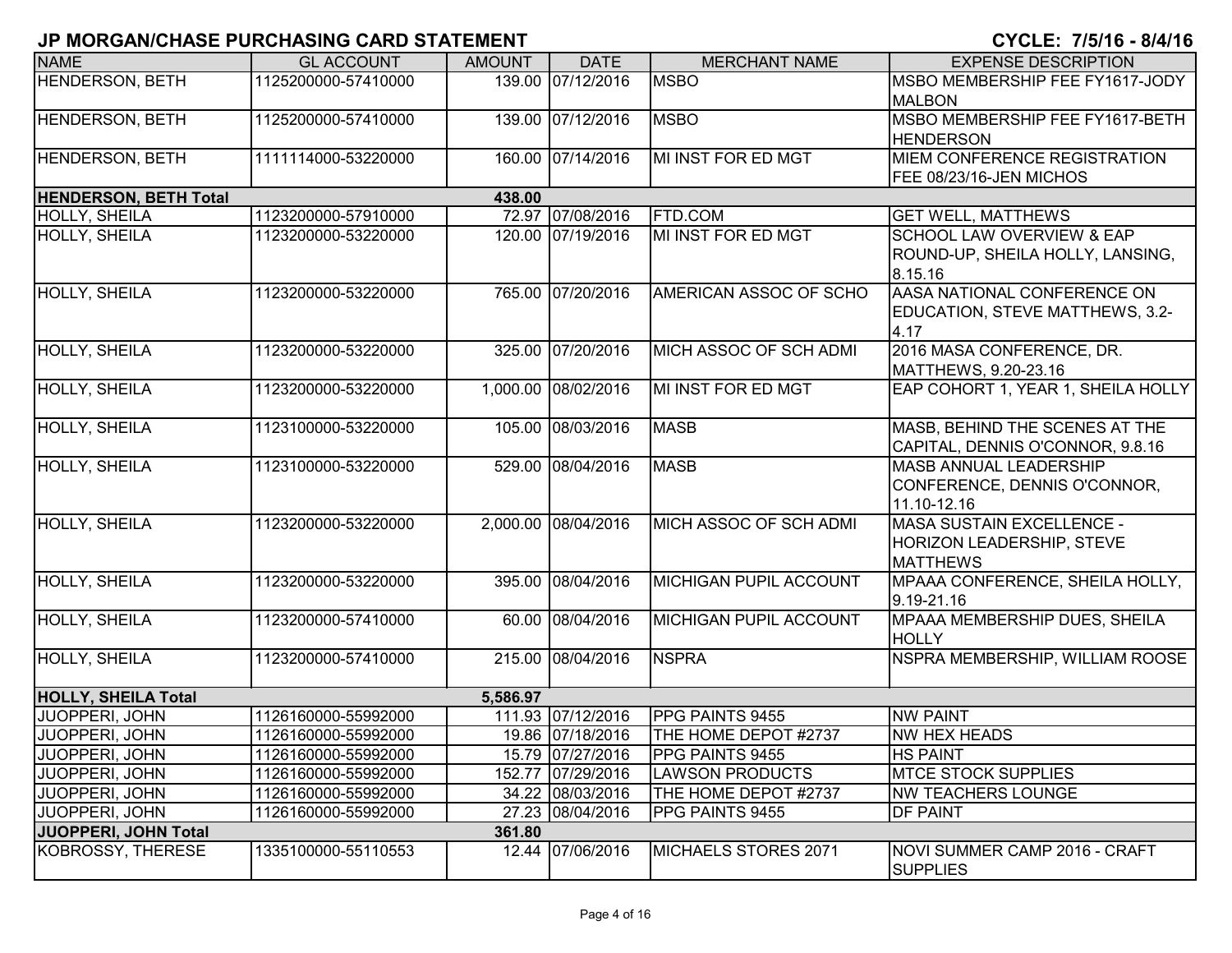| <b>NAME</b>                    | <b>GL ACCOUNT</b>   | <b>AMOUNT</b> | <b>DATE</b>          | <b>MERCHANT NAME</b>      | <b>EXPENSE DESCRIPTION</b>                                                                   |
|--------------------------------|---------------------|---------------|----------------------|---------------------------|----------------------------------------------------------------------------------------------|
| <b>KOBROSSY, THERESE</b>       | 1335100000-55110553 |               | 29.90 07/06/2016     | <b>TARGET</b><br>00008961 | NOVI SUMMER CAMP 2016 - CRAFT<br><b>SUPPLIES</b>                                             |
| <b>KOBROSSY, THERESE</b>       | 1335100000-55110553 |               | 23.50 07/19/2016     | MEIJER INC #122 Q01       | NOVI SUMMER CAMP 2016 - CRAFT<br><b>SUPPLIES</b>                                             |
| <b>KOBROSSY, THERESE</b>       | 1335100000-55110553 |               | 23.31 07/20/2016     | MICHAELS STORES 2071      | NOVI SUMMER CAMP 2016 - CRAFT<br><b>SUPPLIES</b>                                             |
| KOBROSSY, THERESE              | 1335100000-55110553 |               | $(13.19)$ 07/20/2016 | MICHAELS STORES 2071      | NOVI SUMMER CAMP 2016 - CRAFT<br><b>SUPPLIES</b>                                             |
| <b>KOBROSSY, THERESE</b>       | 1335100000-55110553 |               | 9.44 07/20/2016      | 00008961<br><b>TARGET</b> | NOVI SUMMER CAMP 2016 - CRAFT<br><b>SUPPLIES</b>                                             |
| KOBROSSY, THERESE              | 1335100000-55110553 | 3.49          | 08/01/2016           | MEIJER INC #122 Q01       | NOVI SUMMER CAMP 2016 - CRAFT<br><b>SUPPLIES</b>                                             |
| <b>KOBROSSY, THERESE Total</b> |                     | 88.89         |                      |                           |                                                                                              |
| KORTLANDT, PATRICIA            | 1111111000-55110708 |               | 857.50 07/06/2016    | ROCHESTER 100, INC        | TAKE HOME AND WRITING FOLDERS                                                                |
| KORTLANDT, PATRICIA            | 1111111000-55110729 |               | 195.89 07/07/2016    | <b>CURRICULUM ASSOC</b>   | EVERYDAY WRITERS FOR 2ND GRADE                                                               |
| <b>KORTLANDT, PATRICIA</b>     | 1124111000-55910000 |               | 1,094.30 07/08/2016  | <b>GBC*ECOMMERCE</b>      | <b>LAMINATING FILM</b>                                                                       |
| KORTLANDT, PATRICIA            | 1111111000-55110708 |               | 899.59 07/08/2016    | STAPLS7158459514000001    | <b>ICLASSROOM SUPPLIES FOR GRADE</b><br><b>ORDERS</b>                                        |
| <b>KORTLANDT, PATRICIA</b>     | 1111111000-55110708 |               | 33.83 07/08/2016     | STAPLS7158459574000001    | <b>CLASSROOM SUPPLIES FOR</b><br>BROSTMAN                                                    |
| KORTLANDT, PATRICIA            | 1111111000-55110708 |               | 139.62 07/08/2016    | STAPLS7158459719000001    | <b>CLASSROOM SUPPLIES FOR CORWIN</b>                                                         |
| <b>KORTLANDT, PATRICIA</b>     | 1111111000-55110708 |               | 37.36 07/08/2016     | STAPLS7158459793000001    | <b>CLASSROOM SUPPLIES FOR</b><br><b>CRACRAFT</b>                                             |
| KORTLANDT, PATRICIA            | 1111111000-55110708 |               | 46.57 07/08/2016     | STAPLS7158460169000001    | <b>CLASSROOM SUPPLIES FOR PRIEST</b>                                                         |
| KORTLANDT, PATRICIA            | 1111111000-55110708 |               | 118.17 07/08/2016    | STAPLS7158460253000001    | <b>CLASSROOM SUPPLIES FOR SAVEN</b>                                                          |
| KORTLANDT, PATRICIA            | 1111111000-55110708 |               | 53.81 07/08/2016     | STAPLS7158460505000001    | <b>CLASSROOM SUPPLIES FOR SHARP</b>                                                          |
| KORTLANDT, PATRICIA            | 1111111000-55110708 |               | 39.68 07/08/2016     | STAPLS7158460611000001    | <b>CLASSROOM SUPPLIES FOR KATHY</b><br><b>SAIRTO AND ALEXIS PAULK</b>                        |
| KORTLANDT, PATRICIA            | 1111111000-55110708 |               | 40.29 07/08/2016     | STAPLS7158460982000001    | <b>CLASSROOM SUPPLIES FOR FAUCHER</b><br><b>AND LESSWAY</b>                                  |
| KORTLANDT, PATRICIA            | 1111111000-55110708 |               | 35.96 07/08/2016     | STAPLS7158461228000001    | <b>CLASSROOM SUPPLIES FOR</b><br>ASHKANANI, HAND AND SMITH                                   |
| KORTLANDT, PATRICIA            | 1111111000-55110708 |               | 62.76 07/08/2016     | STAPLS7158461548000001    | <b>CLASSROOM SUPPLIES FOR HANNAH</b><br>STASHONSKY, HEATHER SCHILLING<br>AND MICHELLE HURLEY |
| KORTLANDT, PATRICIA            | 1111111000-55110708 |               | 34.37 07/11/2016     | SSI*SCHOOL SPECIALTY      | <b>CLASSROOM SUPPLIES FOR CORWIN</b>                                                         |
| KORTLANDT, PATRICIA            | 1111111000-55110708 |               | 109.95 07/11/2016    | SSI*SCHOOL SPECIALTY      | <b>CLASSROOM SUPPLIES FOR PRIEST</b>                                                         |
| KORTLANDT, PATRICIA            | 1111111000-55110708 |               | 246.24 07/11/2016    | SSI*SCHOOL SPECIALTY      | <b>CLASSROOM SUPPLIES FOR CARRUTH</b>                                                        |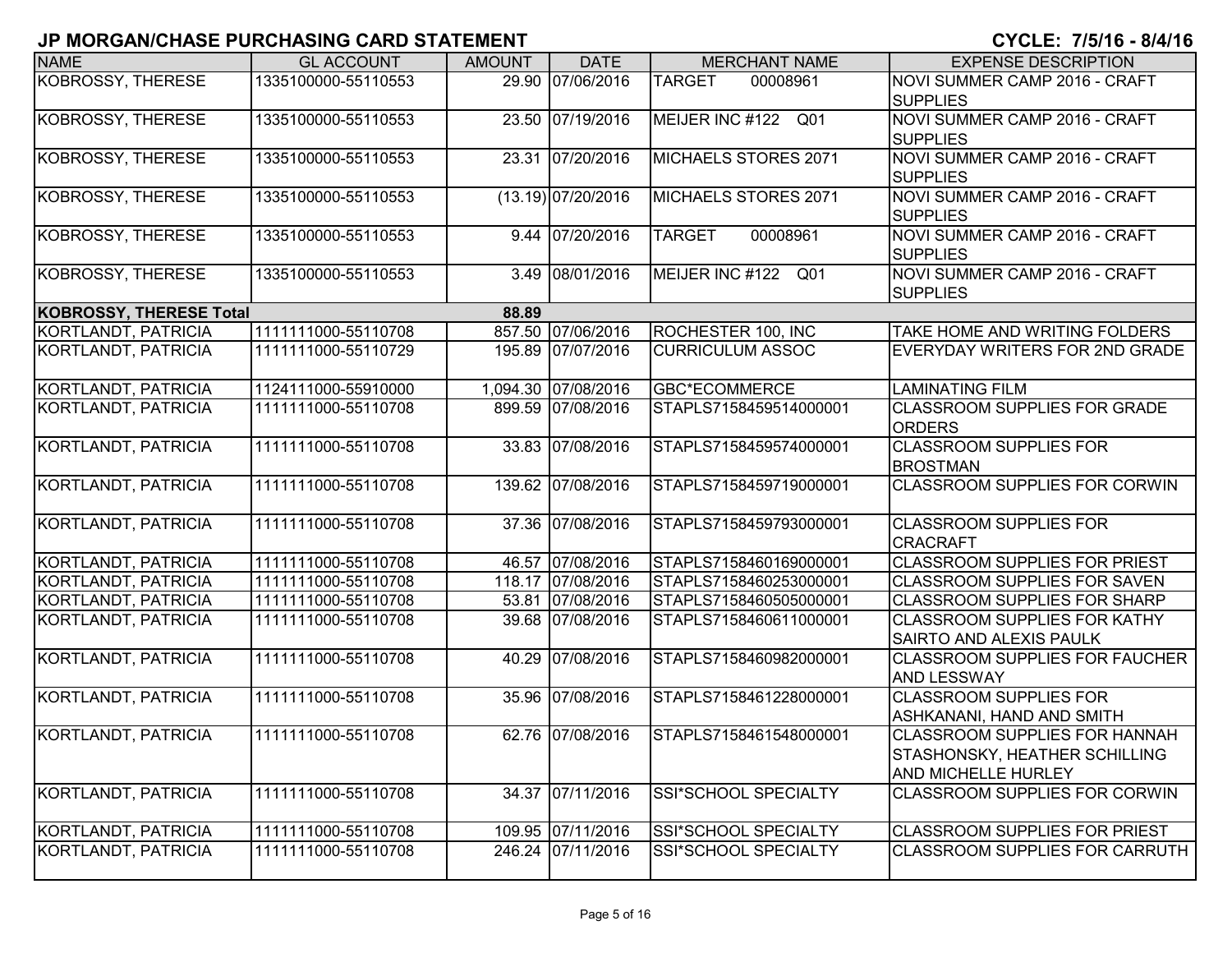| <b>NAME</b>                | <b>GL ACCOUNT</b>   | <b>AMOUNT</b> | <b>DATE</b>       | <b>MERCHANT NAME</b>        | <b>EXPENSE DESCRIPTION</b>                                     |
|----------------------------|---------------------|---------------|-------------------|-----------------------------|----------------------------------------------------------------|
| <b>KORTLANDT, PATRICIA</b> | 1111111000-55110708 |               | 121.86 07/11/2016 | SSI*SCHOOL SPECIALTY        | <b>CLASSROOM SUPPLIES FOR SECORD</b>                           |
| KORTLANDT, PATRICIA        | 1111111000-55110708 |               | 120.79 07/11/2016 | <b>SSI*SCHOOL SPECIALTY</b> | <b>CLASSROOM SUPPLIES FOR</b><br><b>CRACRAFT</b>               |
| KORTLANDT, PATRICIA        | 1111111000-55110708 |               | 156.68 07/11/2016 | SSI*SCHOOL SPECIALTY        | <b>CLASSROOM MATERIALS FOR</b><br><b>JENNIFER SMITH</b>        |
| KORTLANDT, PATRICIA        | 1111111000-55110708 |               | 150.94 07/11/2016 | SSI*SCHOOL SPECIALTY        | <b>CLASSROOM SUPPLIES FOR CYRUS</b>                            |
| KORTLANDT, PATRICIA        | 1111111000-55110708 |               | 114.18 07/11/2016 | SSI*SCHOOL SPECIALTY        | <b>CLASSROOM SUPPLIES FOR FAUCHER</b>                          |
| KORTLANDT, PATRICIA        | 1111111000-55110708 |               | 74.54 07/11/2016  | SSI*SCHOOL SPECIALTY        | <b>CLASSROOM SUPPLIES FOR</b><br><b>BELANGER</b>               |
| KORTLANDT, PATRICIA        | 1111111000-55110708 | 121.77        | 07/11/2016        | SSI*SCHOOL SPECIALTY        | <b>CLASSROOM SUPPLIES FOR FOSDICK</b>                          |
| KORTLANDT, PATRICIA        | 1111111000-55110708 |               | 74.90 07/11/2016  | SSI*SCHOOL SPECIALTY        | <b>CLASSROOM SUPPLIES FOR ELLIS</b>                            |
| KORTLANDT, PATRICIA        | 1111111000-55110708 |               | 140.02 07/12/2016 | <b>SSI*SCHOOL SPECIALTY</b> | <b>CLASSROOM SUPPLIES FOR RICE</b>                             |
| KORTLANDT, PATRICIA        | 1111111000-55110708 |               | 53.75 07/12/2016  | SSI*SCHOOL SPECIALTY        | <b>CLASSROOM SUPPLIES FOR SAVEN</b>                            |
| KORTLANDT, PATRICIA        | 1111111000-55110708 |               | 113.04 07/12/2016 | <b>SSI*SCHOOL SPECIALTY</b> | <b>CLASSROOM SUPPLIES FOR LESSWAY</b>                          |
| <b>KORTLANDT, PATRICIA</b> | 1111111000-55110708 |               | 100.71 07/12/2016 | SSI*SCHOOL SPECIALTY        | <b>CLASSROOM SUPPLIES FOR PAS</b>                              |
| KORTLANDT, PATRICIA        | 1111111000-55110708 |               | 146.60 07/12/2016 | SSI*SCHOOL SPECIALTY        | <b>CLASSROOM SUPPLIES FOR</b><br><b>HOFBAUER</b>               |
| <b>KORTLANDT, PATRICIA</b> | 1111111000-55110708 |               | 402.50 07/12/2016 | <b>SSI*SCHOOL SPECIALTY</b> | DATA FOLDERS AND INSERTS                                       |
| KORTLANDT, PATRICIA        | 1111111000-55110708 |               | 136.02 07/12/2016 | SSI*SCHOOL SPECIALTY        | <b>CLASSROOM SUPPLIES FOR SIARTO</b>                           |
| KORTLANDT, PATRICIA        | 1111111000-55110708 |               | 23.80 07/12/2016  | <b>SSI*SCHOOL SPECIALTY</b> | <b>CLASSROOM SUPPLIES FOR HURLEY</b>                           |
| <b>KORTLANDT, PATRICIA</b> | 1111111000-55110708 |               | 127.57 07/12/2016 | <b>SSI*SCHOOL SPECIALTY</b> | <b>CLASSROOM SUPPLIES FOR MYRAND</b>                           |
| <b>KORTLANDT, PATRICIA</b> | 1111111000-55110708 |               | 25.74 07/12/2016  | <b>SSI*SCHOOL SPECIALTY</b> | <b>CLASSROOM SUPPLIES FOR</b><br><b>ALEXANDER</b>              |
| <b>KORTLANDT, PATRICIA</b> | 1111111000-55110708 |               | 674.42 07/12/2016 | <b>SSI*SCHOOL SPECIALTY</b> | <b>CLASSROOM SUPPLIES FOR</b><br>KINDERGARTEN AND FOURTH GRADE |
| KORTLANDT, PATRICIA        | 1111111000-55110708 |               | 303.83 07/12/2016 | SSI*SCHOOL SPECIALTY        | <b>ART KRAFT PAPER ROLLS</b>                                   |
| KORTLANDT, PATRICIA        | 1111111000-55110708 |               | 137.21 07/12/2016 | SSI*SCHOOL SPECIALTY        | <b>CLASSROOM SUPPLIES FOR HAND</b>                             |
| KORTLANDT, PATRICIA        | 1111111000-55110708 |               | 130.81 07/12/2016 | SSI*SCHOOL SPECIALTY        | <b>CLASSROOM SUPPLIES FOR</b><br><b>MALCZEWSKI</b>             |
| KORTLANDT, PATRICIA        | 1111111000-55110708 |               | 154.06 07/12/2016 | <b>SSI*SCHOOL SPECIALTY</b> | <b>CLASSROOM SUPPLIES FOR</b><br><b>ASHKANANI</b>              |
| KORTLANDT, PATRICIA        | 1111111000-55110708 |               | 126.73 07/12/2016 | <b>SSI*SCHOOL SPECIALTY</b> | <b>CLASSROOM SUPPLIES FOR</b><br><b>BROSTMAN</b>               |
| KORTLANDT, PATRICIA        | 1111111000-55110708 |               | 152.29 07/12/2016 | SSI*SCHOOL SPECIALTY        | <b>CLASSROOM SUPPLIES FOR PAULK</b>                            |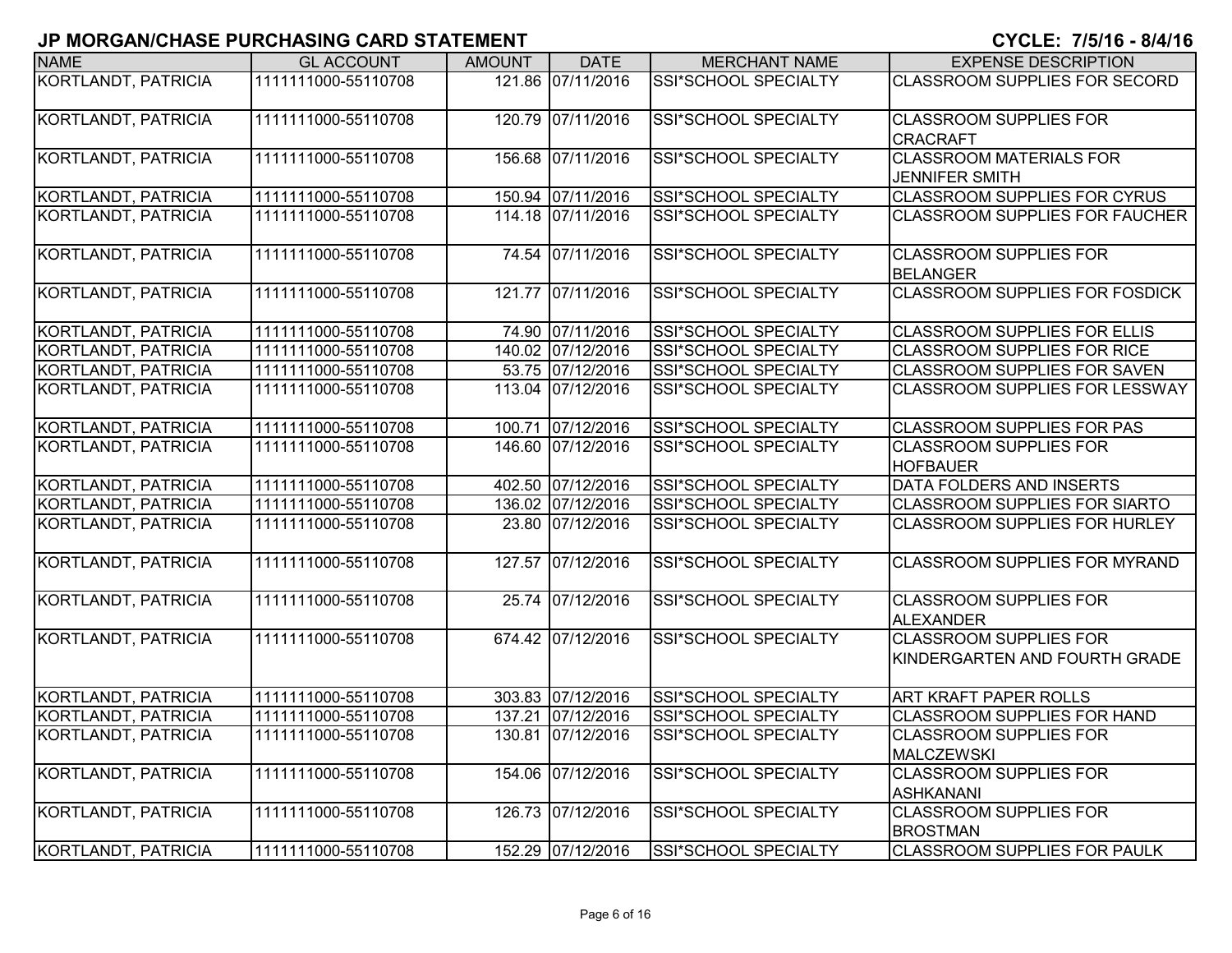| <b>NAME</b>                      | <b>GL ACCOUNT</b>   | <b>AMOUNT</b> | <b>DATE</b>             | <b>MERCHANT NAME</b>          | <b>EXPENSE DESCRIPTION</b>              |
|----------------------------------|---------------------|---------------|-------------------------|-------------------------------|-----------------------------------------|
| KORTLANDT, PATRICIA              | 6100011000-24316275 |               | $(2,331.70)$ 07/15/2016 | <b>DMI* DELL BUS ONLINE</b>   | REFUND FROM INCORRECT DELL              |
|                                  |                     |               |                         |                               | TONER ORDER OF PREVIOUS MONTH           |
| KORTLANDT, PATRICIA              | 6100011000-24316275 |               | 2,199.72 07/15/2016     | DMI* DELL K-12 PTR            | COLORED TONER AND MEDIA CENTER          |
|                                  |                     |               |                         |                               | <b>TONER</b>                            |
| KORTLANDT, PATRICIA              | 1111111000-55110708 |               | 20.16 07/21/2016        | <b>SSI*SCHOOL SPECIALTY</b>   | <b>CLASSROOM SUPPLIES FOR HEATHER</b>   |
|                                  |                     |               |                         |                               | <b>SCHILLING</b>                        |
| KORTLANDT, PATRICIA              | 1111111000-55110708 |               | 10.36 07/21/2016        | SSI*SCHOOL SPECIALTY          | <b>CLASSROOM SUPPLIES FOR HEATHER</b>   |
|                                  |                     |               |                         |                               | <b>SCHILLING</b>                        |
| KORTLANDT, PATRICIA              | 1111111000-55110708 |               | $(31.29)$ 07/22/2016    | STAPLS7158459514001001        | <b>CREDIT FOR MISSING ITEM</b>          |
|                                  |                     |               |                         |                               | PREVIOUSLY CHARGED                      |
| KORTLANDT, PATRICIA              | 1111111000-55110708 |               | 31.29 07/22/2016        | STAPLS7158459514002001        | <b>CLASSROOM SUPPLY FOR</b>             |
|                                  |                     |               |                         |                               | <b>KINDERGARTEN</b>                     |
| KORTLANDT, PATRICIA              | 1111111000-55110708 |               | 146.07 07/25/2016       | SSI*SCHOOL SPECIALTY          | <b>CLASSROOM SUPPLIES FOR</b>           |
|                                  |                     |               |                         |                               | <b>GUILMETTE</b>                        |
| KORTLANDT, PATRICIA              | 1111111000-55110708 |               | 9.93 07/25/2016         | SSI*SCHOOL SPECIALTY          | <b>CLASSROOM SUPPLIES FOR</b>           |
|                                  |                     |               |                         |                               | <b>GUILMETTE</b>                        |
| KORTLANDT, PATRICIA              | 1111111000-55110708 |               | 10.29 07/25/2016        | SSI*SCHOOL SPECIALTY          | <b>CLASSROOM SUPPLIES FOR</b>           |
|                                  |                     |               |                         |                               | <b>GUILMETTE</b>                        |
| <b>KORTLANDT, PATRICIA</b>       | 1122211000-55310000 |               | 2,250.00 07/26/2016     | <b>FOLLETT SCHOOL SOLUTIO</b> | <b>MEDIA CENTER BOOKS</b>               |
| KORTLANDT, PATRICIA              | 6100011000-24316270 |               | 250.31 07/26/2016       | <b>FOLLETT SCHOOL SOLUTIO</b> | <b>MEDIA CENTER BOOKS</b>               |
| KORTLANDT, PATRICIA              | 1111111000-55110799 |               | 45.45 08/04/2016        | THE HOME DEPOT #2704          | PAINT/BRUSHES FOR IDENTIFICATION        |
|                                  |                     |               |                         |                               | <b>PENCILS</b>                          |
| <b>KORTLANDT, PATRICIA Total</b> |                     | 10,541.24     |                         |                               |                                         |
| LAMBERT, ELIZABETH               | 1126160000-55992000 |               | 177.38 07/06/2016       | <b>LEONARDS SYSRUPS</b>       | HS POOL CO2                             |
| LAMBERT, ELIZABETH               | 1126160000-54910000 |               | 100.00 07/07/2016       | <b>ARC - MI MADISON HGTS</b>  | <b>MTCE SKYSITE MONTHLY FEE</b>         |
| LAMBERT, ELIZABETH               | 1126122000-54910000 |               | 1,785.00 07/07/2016     | IN *ALL CITY ROOTER           | HS VACTOR TRUCK N & S SIDE OF           |
|                                  |                     |               |                         |                               | <b>BUILDING</b>                         |
| LAMBERT, ELIZABETH               | 1126122000-54910000 |               | 170.00 07/07/2016       | NATIONAL TIME                 | HS AUDITORIUM SMOKE DETECTOR            |
|                                  |                     |               |                         |                               | <b>TROUBLE</b>                          |
| LAMBERT, ELIZABETH               | 1126111000-54910000 |               | 793.09 07/08/2016       | <b>DE-CAL INC</b>             | VO NEUTRALIZER FILTER                   |
| LAMBERT, ELIZABETH               | 1126111000-55991000 |               | 489.69 07/11/2016       | <b>NICHOLS</b>                | <b>VO CUSTODIAL SUPPLIES</b>            |
| LAMBERT, ELIZABETH               | 1126120000-55991000 |               | 1,125.46 07/11/2016     | <b>NICHOLS</b>                | <b>MS CUSTODIAL SUPPLIES</b>            |
| LAMBERT, ELIZABETH               | 1126152000-55991000 |               | 950.46 07/11/2016       | <b>NICHOLS</b>                | <b>HS CUSTODIAL SUPPLIES</b>            |
| LAMBERT, ELIZABETH               | 1126115000-55991000 |               | 557.81 07/11/2016       | <b>NICHOLS</b>                | DF CUSTODIAL SUPPLIES                   |
| LAMBERT, ELIZABETH               | 1126118000-55991000 |               | 596.38 07/11/2016       | <b>NICHOLS</b>                | <b>NM6 CUSTODIAL SUPPLIES</b>           |
| LAMBERT, ELIZABETH               | 1126160000-54966000 |               | 3,295.00 07/12/2016     | IN *SECURE DOORS LLC          | DISTRICT FIRE DOOR TESTS: HS, MS.       |
|                                  |                     |               |                         |                               | NW, NM5, NM6                            |
| LAMBERT, ELIZABETH               | 1126161000-53840000 |               | 317.25 07/12/2016       | <b>REPUBLIC SERVICES TRAS</b> | MTCE ROLLOFF SERVICE                    |
| LAMBERT, ELIZABETH               | 1126160000-54910000 |               | 1,267.01 07/13/2016     | <b>ARCH ENVIRONMENTAL GRO</b> | <b>DISTRICT MEDICAL WASTE DISPOSAL,</b> |
|                                  |                     |               |                         |                               | <b>LAMP DISPOSAL</b>                    |
| LAMBERT, ELIZABETH               | 1126118000-54910000 |               | 338.75 07/13/2016       | <b>ARCH ENVIRONMENTAL GRO</b> | <b>NM ASBESTOS TESTING</b>              |
| LAMBERT, ELIZABETH               | 1126160000-55992000 |               | 95.80 07/14/2016        | <b>AIRGASS NORTH</b>          | <b>DISTRICT WELDING</b>                 |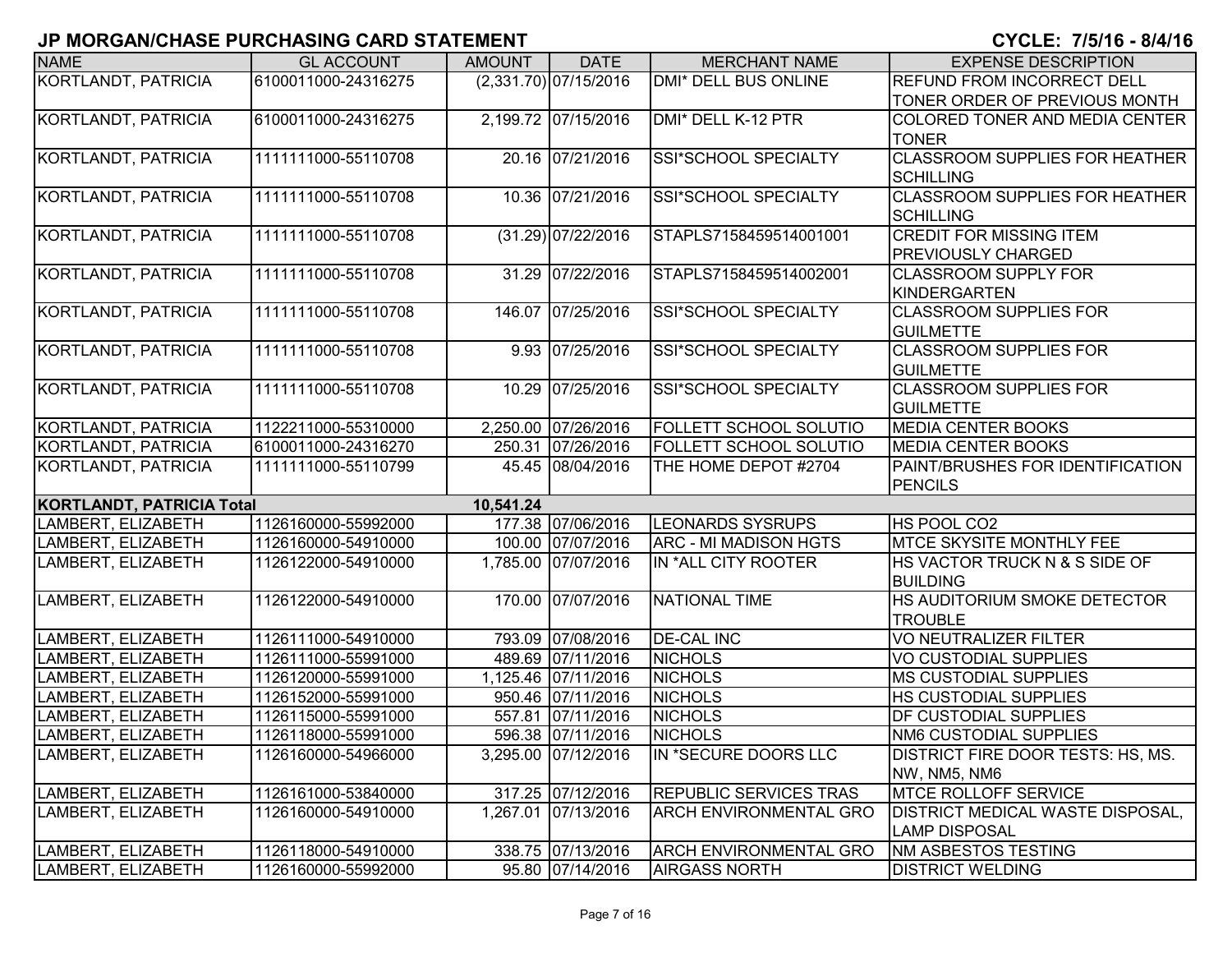| <b>NAME</b>        | <b>GL ACCOUNT</b>   | <b>AMOUNT</b> | <b>DATE</b>         | <b>MERCHANT NAME</b>              | <b>EXPENSE DESCRIPTION</b>         |
|--------------------|---------------------|---------------|---------------------|-----------------------------------|------------------------------------|
| LAMBERT, ELIZABETH | 1126101000-54910000 |               | 364.00 07/14/2016   | <b>DE-CAL INC</b>                 | <b>ESB SUPERINTENDENT'S OFFICE</b> |
|                    |                     |               |                     |                                   | <b>HEATING/COOLING</b>             |
| LAMBERT, ELIZABETH | 1126112000-54910000 |               | 658.00 07/14/2016   | <b>DE-CAL INC</b>                 | OH CHILLER NO COOLING              |
| LAMBERT, ELIZABETH | 1126112000-54910000 |               | 266.00 07/14/2016   | <b>DE-CAL INC</b>                 | OH PRINCIPAL'S UNIT VENT NOISE     |
| LAMBERT, ELIZABETH | 4126120951-54110000 |               | 2,220.29 07/14/2016 | <b>DE-CAL INC</b>                 | MS CHILLER #2 NO COOLING           |
| LAMBERT, ELIZABETH | 1126120000-54910000 |               | 1,331.43 07/14/2016 | <b>DE-CAL INC</b>                 | MS RM 130 NO COMMUNICATIONS        |
| LAMBERT, ELIZABETH | 1126118000-54910000 |               | 658.00 07/14/2016   | <b>DE-CAL INC</b>                 | NM5 RM 504 CONDENSATE LEAK, RM     |
|                    |                     |               |                     |                                   | 548 & TEACHERS LOUNGE NO           |
|                    |                     |               |                     |                                   | <b>COOLING</b>                     |
| LAMBERT, ELIZABETH | 4126118951-54110000 |               | 7,918.69 07/14/2016 | <b>DE-CAL INC</b>                 | NM5 AHU 5E & 5W - GYM NO COOLING   |
|                    |                     |               |                     |                                   |                                    |
| LAMBERT, ELIZABETH | 4126122951-54110000 |               | 2,382.15 07/14/2016 | <b>DE-CAL INC</b>                 | HS TEACHERS 1ST FLOOR LOUNGE,      |
|                    |                     |               |                     |                                   | RM236 & DANCE STUDIO HEATING       |
|                    |                     |               |                     |                                   | PUMP #5 COUPLER                    |
| LAMBERT, ELIZABETH | 4126122951-54110000 |               | 5,732.25 07/14/2016 | <b>DE-CAL INC</b>                 | HS AHU 28 & 29 CW ACUTATORS        |
| LAMBERT, ELIZABETH | 1126122000-54910000 |               | 266.00 07/14/2016   | <b>DE-CAL INC</b>                 | HS DESCHANPS UNIT LOCKER ROOMS     |
|                    |                     |               |                     |                                   | <b>NO SUPPLY FAN OPERATIONS</b>    |
|                    |                     |               |                     |                                   |                                    |
| LAMBERT, ELIZABETH | 1126115000-54910000 |               | 1,086.60 07/14/2016 | <b>DE-CAL INC</b>                 | DF AHU-B1 ACTUATOR                 |
| LAMBERT, ELIZABETH | 1126115000-54910000 |               | 707.00 07/14/2016   | <b>DE-CAL INC</b>                 | DF RM 103 HW ACTUATOR              |
| LAMBERT, ELIZABETH | 1126160000-54910000 |               | 169.38 07/14/2016   | <b>QUALITY FIRST AID &amp; SA</b> | <b>MTCE FIRST AID KIT SUPPLIES</b> |
| LAMBERT, ELIZABETH | 1126170000-54910000 |               | 1,395.00 07/15/2016 | IN *ALL CITY ROOTER               | TRANS VACTOR TRUCK FOR BUS         |
|                    |                     |               |                     |                                   | <b>WASH</b>                        |
| LAMBERT, ELIZABETH | 1126160000-55710000 |               | 275.73 07/18/2016   | CORRIGAN OIL #2 - BRI             | <b>MTCE FUEL</b>                   |
| LAMBERT, ELIZABETH | 1126122000-54910000 |               | 943.00 07/22/2016   | <b>AMERICAN SPRINKLER</b>         | <b>HS IRRIGATION</b>               |
| LAMBERT, ELIZABETH | 1126115000-54910000 |               | 28.00 07/22/2016    | <b>ERADICO SERVICES</b>           | DF PEST CONTROL                    |
| LAMBERT, ELIZABETH | 1126120000-54910000 |               | 37.00 07/22/2016    | <b>ERADICO SERVICES</b>           | <b>MS PEST CONTROL</b>             |
| LAMBERT, ELIZABETH | 1126122000-54910000 |               | 33.00 07/22/2016    | <b>ERADICO SERVICES</b>           | HS PEST CONTROL                    |
| LAMBERT, ELIZABETH | 1126114000-54910000 |               | 28.00 07/22/2016    | <b>ERADICO SERVICES</b>           | PV PEST CONTROL                    |
| LAMBERT, ELIZABETH | 1126113000-54910000 |               | 28.00 07/22/2016    | <b>ERADICO SERVICES</b>           | <b>NW PEST CONTROL</b>             |
| LAMBERT, ELIZABETH | 1126118000-54910000 |               | 28.00 07/22/2016    | <b>ERADICO SERVICES</b>           | NM6 PEST CONTROL                   |
| LAMBERT, ELIZABETH | 1126101000-54910000 |               | 43.00 07/22/2016    | <b>ERADICO SERVICES</b>           | <b>ESB PEST CONTROL</b>            |
| LAMBERT, ELIZABETH | 1126118000-54910000 |               | 28.00 07/22/2016    | <b>ERADICO SERVICES</b>           | NM5 PEST CONTROL                   |
| LAMBERT, ELIZABETH | 1126111000-54910000 |               | 28.00 07/22/2016    | <b>ERADICO SERVICES</b>           | <b>VO PEST CONTROL</b>             |
| LAMBERT, ELIZABETH | 1126112000-54910000 |               | 28.00 07/22/2016    | <b>ERADICO SERVICES</b>           | OH PEST CONTROL                    |
| LAMBERT, ELIZABETH | 1126105000-54910000 |               | 31.00 07/22/2016    | <b>ERADICO SERVICES</b>           | PS PEST CONTROL                    |
| LAMBERT, ELIZABETH | 1126160000-55992000 |               | 260.00 07/22/2016   | IN *AQUATIC SOURCE, LL            | HS POOL CHLORINE                   |
| LAMBERT, ELIZABETH | 1126122000-54910000 |               | 1,391.00 07/22/2016 | PREMIER RELOCATIONS               | HS RELOCATE ATHLETIC DIRECTOR'S    |
|                    |                     |               |                     |                                   | <b>OFFICE</b>                      |
| LAMBERT, ELIZABETH | 1126160000-55992000 |               | 254.79 07/25/2016   | <b>AERO FILTER INC</b>            | PV AIR FILTERS                     |
| LAMBERT, ELIZABETH | 1126160000-55992000 |               | 254.79 07/25/2016   | <b>AERO FILTER INC</b>            | OH AIR FILTERS                     |
| LAMBERT, ELIZABETH | 1126160000-55992000 |               | 251.02 07/25/2016   | <b>AERO FILTER INC</b>            | <b>DF AIR FILTERS</b>              |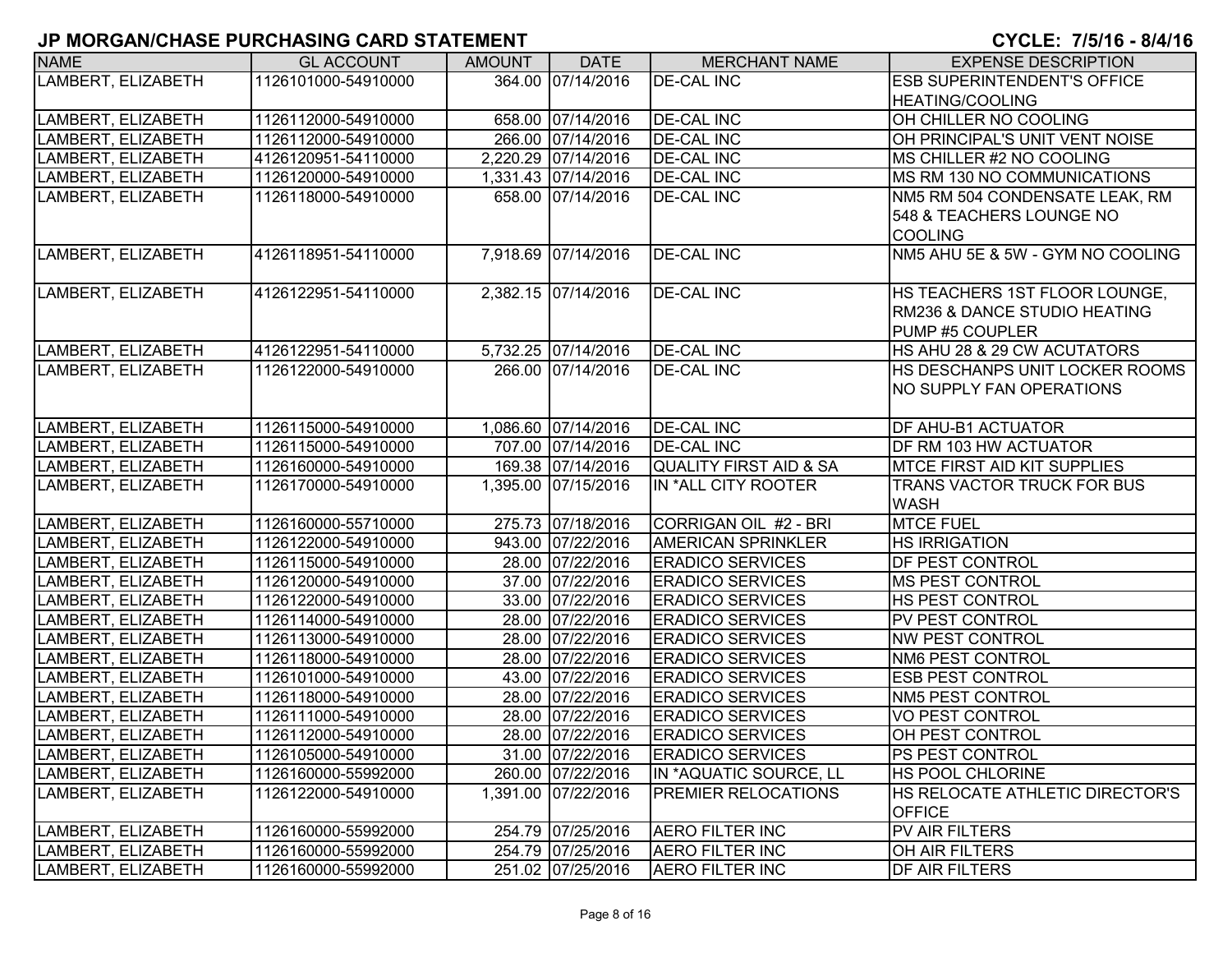| <b>NAME</b>        | <b>GL ACCOUNT</b>   | <b>AMOUNT</b> | <b>DATE</b>         | <b>MERCHANT NAME</b>          | <b>EXPENSE DESCRIPTION</b>           |
|--------------------|---------------------|---------------|---------------------|-------------------------------|--------------------------------------|
| LAMBERT, ELIZABETH | 1126160000-55992000 |               | 254.79 07/25/2016   | <b>AERO FILTER INC</b>        | <b>VO AIR FILTERS</b>                |
| LAMBERT, ELIZABETH | 1126660000-54934000 |               | 949.25 07/25/2016   | PROTECTION ONE ALARM          | <b>DISTRICT ALARM SERVICE</b>        |
| LAMBERT, ELIZABETH | 1126660000-54934000 |               | 10.00 07/25/2016    | PROTECTION ONE ALARM          | <b>ESB ALARM SERVICE</b>             |
| LAMBERT, ELIZABETH | 1126122000-54910000 |               | 269.00 07/26/2016   | ARCH ENVIRONMENTAL GRO        | HS WOOD SHOP RM 118 ASBESTOS         |
|                    |                     |               |                     |                               | <b>SAMPLING</b>                      |
| LAMBERT, ELIZABETH | 1126100000-54910829 |               | 3,929.00 07/26/2016 | <b>ARCH ENVIRONMENTAL GRO</b> | <b>DISTRICT STORM WATER</b>          |
|                    |                     |               |                     |                               | <b>MANAGEMENT</b>                    |
| LAMBERT, ELIZABETH | 1126120000-54910000 |               | 85.78 07/26/2016    | IN *AQUATIC SOURCE, LL        | HS POOL CHLORINE LINE                |
| LAMBERT, ELIZABETH | 4126122951-54110000 |               | 2,442.24 07/26/2016 | IN *AQUATIC SOURCE, LL        | HS POOL NEW FLOAT VALVE              |
| LAMBERT, ELIZABETH | 1126122000-54910000 |               | 695.28 07/26/2016   | IN *AQUATIC SOURCE, LL        | HS POOL CHLORINE TUBING TO POOL      |
|                    |                     |               |                     |                               | <b>RETURN</b>                        |
| LAMBERT, ELIZABETH | 1126160000-55992000 |               | 339.38 07/26/2016   | SUBURBAN PROPANE              | <b>BOSCO PROPANE</b>                 |
| LAMBERT, ELIZABETH | 1126160000-55910000 |               | 22.94 07/28/2016    | STAPLS7159806972000001        | <b>MTCE OFFICE SUPPLIES</b>          |
| LAMBERT, ELIZABETH | 1126160000-55992000 |               | 419.94 07/28/2016   | STAPLS7159806972000001        | <b>ECEC FOLDING TABLES</b>           |
| LAMBERT, ELIZABETH | 1126160000-55992000 |               | 1,126.17 08/01/2016 | <b>AERO FILTER INC</b>        | <b>VO AIR FILTERS</b>                |
| LAMBERT, ELIZABETH | 1126160000-55992000 |               | 390.39 08/01/2016   | <b>AERO FILTER INC</b>        | <b>DF AIR FILTERS</b>                |
| LAMBERT, ELIZABETH | 1126160000-55992000 |               | 2,169.51 08/01/2016 | <b>AERO FILTER INC</b>        | <b>HS AIR FILTERS</b>                |
| LAMBERT, ELIZABETH | 1126160000-55992000 |               | 1,926.40 08/01/2016 | <b>AERO FILTER INC</b>        | <b>HS AIR FILTERS</b>                |
| LAMBERT, ELIZABETH | 1126160000-55992000 |               | 1,411.62 08/01/2016 | <b>AERO FILTER INC</b>        | <b>MS AIR FILTERS</b>                |
| LAMBERT, ELIZABETH | 1126160000-55992000 |               | 904.02 08/01/2016   | <b>AERO FILTER INC</b>        | OH AIR FILTERS                       |
| LAMBERT, ELIZABETH | 1126160000-55992000 |               | 3,724.50 08/01/2016 | <b>AERO FILTER INC</b>        | <b>MS AIR FILTERS</b>                |
| LAMBERT, ELIZABETH | 1126160000-55992000 |               | 765.61 08/01/2016   | <b>AERO FILTER INC</b>        | <b>NW AIR FILTERS</b>                |
| LAMBERT, ELIZABETH | 1126122000-54910000 |               | 508.24 08/01/2016   | <b>NATIONAL TIME</b>          | HS INTERFACE MODULE BOARD            |
| LAMBERT, ELIZABETH | 1126112000-55991000 |               | 401.78 08/01/2016   | <b>NICHOLS</b>                | OH CUSTODIAL SUPPLIES                |
| LAMBERT, ELIZABETH | 1126114000-55991000 |               | 584.44 08/01/2016   | <b>NICHOLS</b>                | PV CUSTODIAL SUPPLIES                |
| LAMBERT, ELIZABETH | 1126120000-55991000 |               | 328.00 08/01/2016   | <b>NICHOLS</b>                | <b>MS CUSTODIAL SUPPLIES</b>         |
| LAMBERT, ELIZABETH | 1126160000-55991000 |               | 396.87 08/01/2016   | <b>NICHOLS</b>                | MTCE/TRANS CUSTODIAL SUPPLIES        |
| LAMBERT, ELIZABETH | 1126115000-55991000 |               | 557.81 08/01/2016   | <b>NICHOLS</b>                | DF CUSTODIAL SUPPLIES                |
| LAMBERT, ELIZABETH | 1126103000-54910000 |               | 169.00 08/02/2016   | <b>NATIONAL TIME</b>          | <b>ITC ANNUAL INSPECTION REPAIRS</b> |
| LAMBERT, ELIZABETH | 1126101000-54910000 |               | 219.00 08/02/2016   | <b>NATIONAL TIME</b>          | <b>ESB ANNUAL INSPECTION REPAIRS</b> |
| LAMBERT, ELIZABETH | 1126111000-54910000 |               | 375.06 08/03/2016   | NATIONAL TIME                 | <b>VO NAC PANEL BATTERY</b>          |
|                    |                     |               |                     |                               | <b>REPALCEMENT</b>                   |
| LAMBERT, ELIZABETH | 1126160000-55993000 |               | 575.04 08/03/2016   | <b>RESIDEX</b>                | <b>GRNDS PLANT GROWTH REGULATOR,</b> |
|                    |                     |               |                     |                               | <b>ATHLETIC FIELDS FERTILIZER</b>    |
|                    |                     |               |                     |                               |                                      |
| LAMBERT, ELIZABETH | 1126161000-53840000 |               | 2,729.38 08/03/2016 | <b>WASTE MGMT WM EZPAY</b>    | <b>DISTRICT WASTE REMOVAL</b>        |
| LAMBERT, ELIZABETH | 2326161000-53840000 |               | 909.79 08/03/2016   | <b>WASTE MGMT WM EZPAY</b>    | <b>DISTRICT WASTE REMOVAL REC</b>    |
|                    |                     |               |                     |                               | <b>MILLAGE</b>                       |
| LAMBERT, ELIZABETH | 1126161000-53840000 |               | 601.59 08/03/2016   | WASTE MGMT WM EZPAY           | <b>DISTRICT WASTE REMOVAL</b>        |
| LAMBERT, ELIZABETH | 2326161000-53840000 |               | 200.53 08/03/2016   | WASTE MGMT WM EZPAY           | <b>DISTRICT WASTE REMOVAL REC</b>    |
|                    |                     |               |                     |                               | <b>MILLAGE</b>                       |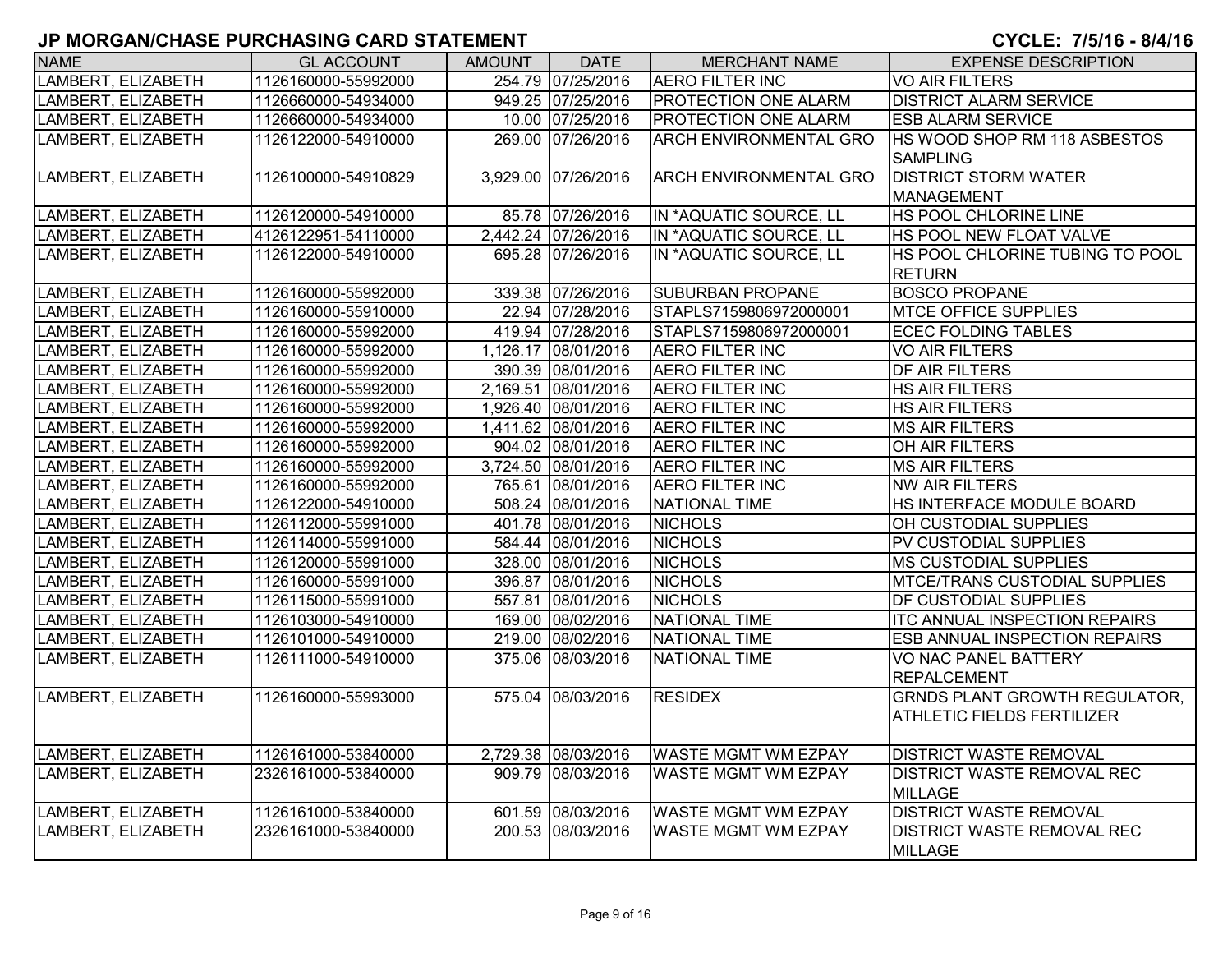| <b>NAME</b>                     | <b>GL ACCOUNT</b>   | <b>AMOUNT</b> | <b>DATE</b>       | <b>MERCHANT NAME</b>         | <b>EXPENSE DESCRIPTION</b>      |
|---------------------------------|---------------------|---------------|-------------------|------------------------------|---------------------------------|
| LAMBERT, ELIZABETH              | 1126161000-53840000 |               | 780.80 08/03/2016 | <b>WASTE MGMT WM EZPAY</b>   | <b>ITC TEMP ROLL OFF WASTE</b>  |
|                                 |                     |               |                   |                              | <b>CONTAINER</b>                |
| LAMBERT, ELIZABETH              | 1126160000-57410000 |               | 100.00 08/04/2016 | <b>ARC - MI MADISON HGTS</b> | <b>MTCE MONTHLY SKYSITE FEE</b> |
| LAMBERT, ELIZABETH              | 1126160000-55992000 |               | 372.50 08/04/2016 | IN *AQUATIC SOURCE, LL       | <b>HS POOL CHLORINE</b>         |
| LAMBERT, ELIZABETH              | 1126122000-54910000 |               | 140.00 08/04/2016 | IN *AQUATIC SOURCE, LL       | <b>HS POOL MTCE VISIT</b>       |
| LAMBERT, ELIZABETH              | 1126160000-55992000 |               | 144.62 08/04/2016 | <b>LEONARDS SYSRUPS</b>      | HS POOL CO2                     |
| LAMBERT, ELIZABETH              | 1126118000-54910000 |               | 639.66 08/04/2016 | NATIONAL TIME                | <b>NM INSPECTION REPAIRS</b>    |
| <b>LAMBERT, ELIZABETH Total</b> |                     | 73,754.13     |                   |                              |                                 |
| <b>MATSON, MELISSA</b>          | 1711111000-55110611 |               | 24.17 07/07/2016  | <b>OSMO</b>                  | <b>VILLAGE OAKS OSMO SHARED</b> |
|                                 |                     |               |                   |                              | <b>CURIOSITY KIT</b>            |
| <b>MATSON, MELISSA</b>          | 1711112000-55110611 |               | 24.17 07/07/2016  | <b>OSMO</b>                  | ORCHARD HILLS OSMO SHARED       |
|                                 |                     |               |                   |                              | <b>CURIOSITY KIT</b>            |
| <b>MATSON, MELISSA</b>          | 1711113000-55110611 |               | 24.17 07/07/2016  | <b>OSMO</b>                  | <b>NOVI WOODS OSMO SHARED</b>   |
|                                 |                     |               |                   |                              | <b>CURIOSITY KIT</b>            |
| <b>MATSON, MELISSA</b>          | 1711114000-55110611 |               | 24.17 07/07/2016  | <b>OSMO</b>                  | PARKVIEW OSMO SHARED CURIOSITY  |
|                                 |                     |               |                   |                              | KIT                             |
| <b>MATSON, MELISSA</b>          | 1711115000-55110611 |               | 24.17 07/07/2016  | <b>OSMO</b>                  | DEERFIELD OSMO SHARED CURIOSITY |
|                                 |                     |               |                   |                              | KIT                             |
| <b>MATSON, MELISSA</b>          | 1711118000-55110611 |               | 24.15 07/07/2016  | <b>OSMO</b>                  | NOVI MEADOWS OSMO SHARED        |
|                                 |                     |               |                   |                              | <b>CURIOSITY KIT</b>            |
| <b>MATSON, MELISSA</b>          | 1711111000-55110611 |               | 48.33 07/07/2016  | <b>OSMO</b>                  | <b>VILLAGE OAKS OSMO SHARED</b> |
|                                 |                     |               |                   |                              | <b>CURIOSITY KIT</b>            |
| <b>MATSON, MELISSA</b>          | 1711112000-55110611 |               | 48.33 07/07/2016  | <b>OSMO</b>                  | ORCHARD HILLS OSMO SHARED       |
|                                 |                     |               |                   |                              | <b>CURIOSITY KIT</b>            |
| <b>MATSON, MELISSA</b>          | 1711113000-55110611 |               | 48.33 07/07/2016  | <b>OSMO</b>                  | NOVI WOODS OSMO SHARED          |
|                                 |                     |               |                   |                              | <b>CURIOSITY KIT</b>            |
| <b>MATSON, MELISSA</b>          | 1711114000-55110611 |               | 48.33 07/07/2016  | <b>OSMO</b>                  | PARKVIEW OSMO SHARED CURIOSITY  |
|                                 |                     |               |                   |                              | KIT                             |
| <b>MATSON, MELISSA</b>          | 1711115000-55110611 |               | 48.33 07/07/2016  | <b>OSMO</b>                  | DEERFIELD OSMO SHARED CURIOSITY |
|                                 |                     |               |                   |                              | KIT                             |
| <b>MATSON, MELISSA</b>          | 1711118000-55110611 |               | 48.35 07/07/2016  | <b>OSMO</b>                  | NOVI MEADOWS OSMO SHARED        |
|                                 |                     |               |                   |                              | <b>CURIOSITY KIT</b>            |
| <b>MATSON, MELISSA</b>          | 1711111000-55110611 |               | 48.33 07/07/2016  | <b>OSMO</b>                  | <b>VILLAGE OAKS OSMO SHARED</b> |
|                                 |                     |               |                   |                              | <b>CURIOSITY KIT</b>            |
| MATSON, MELISSA                 | 1711112000-55110611 |               | 48.33 07/07/2016  | <b>OSMO</b>                  | ORCHARD HILLS OSMO SHARED       |
|                                 |                     |               |                   |                              | <b>CURIOSITY KIT</b>            |
| <b>MATSON, MELISSA</b>          | 1711113000-55110611 |               | 48.33 07/07/2016  | <b>OSMO</b>                  | <b>NOVI WOODS OSMO SHARED</b>   |
|                                 |                     |               |                   |                              | <b>CURIOSITY KIT</b>            |
| <b>MATSON, MELISSA</b>          | 1711114000-55110611 |               | 48.33 07/07/2016  | <b>OSMO</b>                  | PARKVIEW OSMO SHARED CURIOSITY  |
|                                 |                     |               |                   |                              | KIT                             |
| <b>MATSON, MELISSA</b>          | 1711115000-55110611 |               | 48.33 07/07/2016  | <b>OSMO</b>                  | DEERFIELD OSMO SHARED CURIOSITY |
|                                 |                     |               |                   |                              | <b>KIT</b>                      |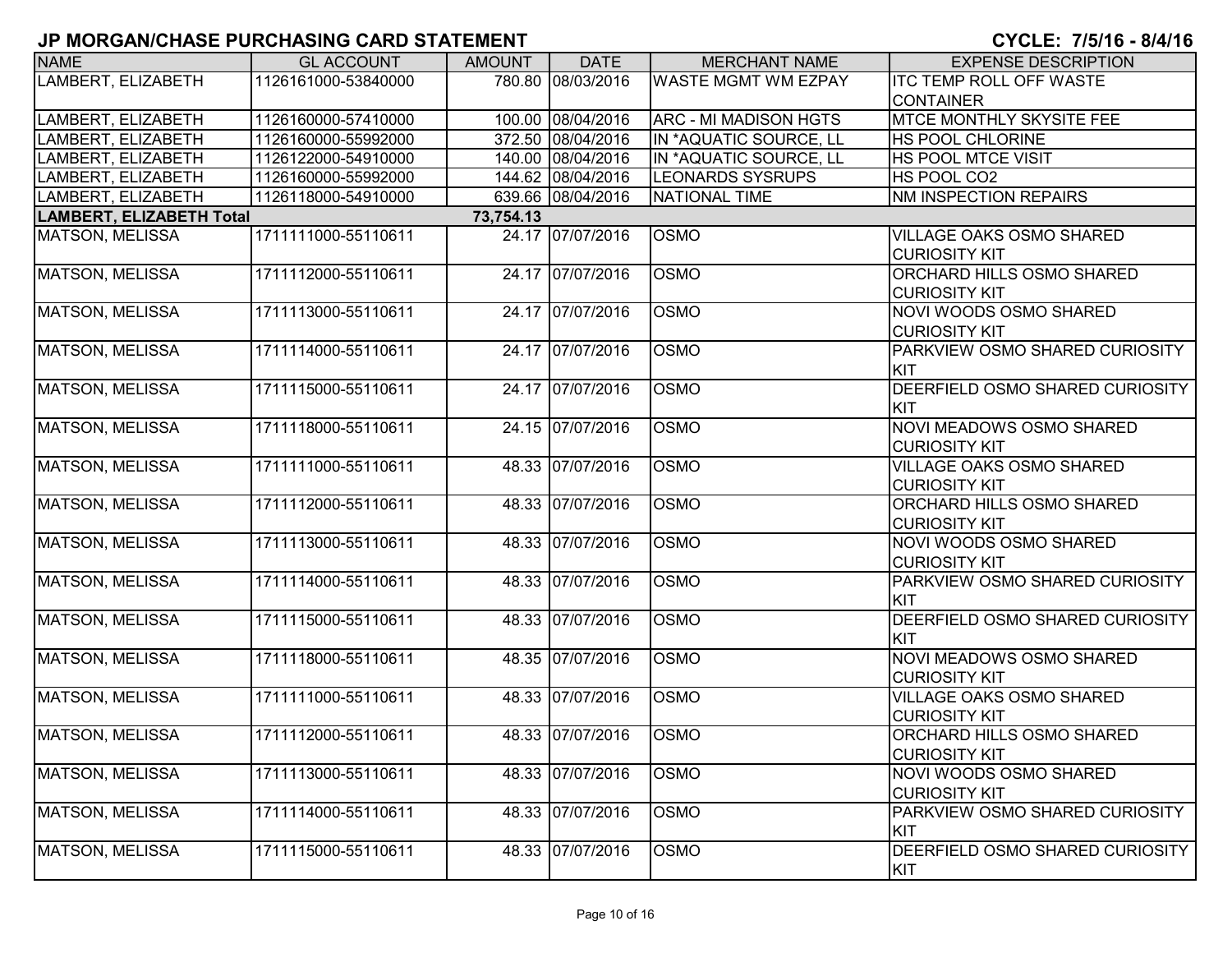| <b>NAME</b>            | <b>GL ACCOUNT</b>   | <b>AMOUNT</b> | <b>DATE</b>         | <b>MERCHANT NAME</b>       | <b>EXPENSE DESCRIPTION</b>                                         |
|------------------------|---------------------|---------------|---------------------|----------------------------|--------------------------------------------------------------------|
| <b>MATSON, MELISSA</b> | 1711118000-55110611 | 48.35         | 07/07/2016          | <b>OSMO</b>                | NOVI MEADOWS OSMO SHARED<br><b>CURIOSITY KIT</b>                   |
| <b>MATSON, MELISSA</b> | 1711111000-55110611 | 48.33         | 07/07/2016          | <b>OSMO</b>                | <b>VILLAGE OAKS OSMO SHARED</b><br><b>CURIOSITY KIT</b>            |
| <b>MATSON, MELISSA</b> | 1711112000-55110611 |               | 48.33 07/07/2016    | <b>OSMO</b>                | ORCHARD HILLS OSMO SHARED<br><b>CURIOSITY KIT</b>                  |
| <b>MATSON, MELISSA</b> | 1711113000-55110611 |               | 48.33 07/07/2016    | <b>OSMO</b>                | NOVI WOODS OSMO SHARED<br><b>CURIOSITY KIT</b>                     |
| <b>MATSON, MELISSA</b> | 1711114000-55110611 |               | 48.33 07/07/2016    | <b>OSMO</b>                | PARKVIEW OSMO SHARED CURIOSITY<br>KIT                              |
| <b>MATSON, MELISSA</b> | 1711115000-55110611 | 48.33         | 07/07/2016          | <b>OSMO</b>                | DEERFIELD OSMO SHARED CURIOSITY<br>KIT                             |
| <b>MATSON, MELISSA</b> | 1711118000-55110611 |               | 48.35 07/07/2016    | <b>OSMO</b>                | NOVI MEADOWS OSMO SHARED<br><b>CURIOSITY KIT</b>                   |
| <b>MATSON, MELISSA</b> | 1711111000-53450611 |               | 48.33 07/07/2016    | <b>OSMO</b>                | VILLAGE OAKS OSMO SHARED<br><b>CURIOSITY KIT</b>                   |
| <b>MATSON, MELISSA</b> | 1711112000-55110611 |               | 48.33 07/07/2016    | <b>OSMO</b>                | ORCHARD HILLS OSMO SHARED<br><b>CURIOSITY KIT</b>                  |
| <b>MATSON, MELISSA</b> | 1711113000-55110611 |               | 48.33 07/07/2016    | <b>OSMO</b>                | NOVI WOODS OSMO SHARED<br><b>CURIOSITY KIT</b>                     |
| <b>MATSON, MELISSA</b> | 1711114000-55110611 |               | 48.33 07/07/2016    | <b>OSMO</b>                | PARKVIEW OSMO SHARED CURIOSITY<br>KIT                              |
| <b>MATSON, MELISSA</b> | 1711115000-55110611 |               | 48.33 07/07/2016    | OSMO                       | DEERFIELD OSMO SHARED CURIOSITY<br>KIT                             |
| <b>MATSON, MELISSA</b> | 1711118000-55110611 |               | 48.35 07/07/2016    | <b>OSMO</b>                | NOVI MEADOWS OSMO SHARED<br><b>CURIOSITY KIT</b>                   |
| <b>MATSON, MELISSA</b> | 6100084000-24316697 |               | 467.57 07/12/2016   | AMAZON.COM                 | <b>BOOKS FOR SUMMER SHOULDER</b><br>SERIES DESIGN THINKING SESSION |
| <b>MATSON, MELISSA</b> | 6100084000-24316697 |               | 170.02 07/13/2016   | AMAZON.COM                 | <b>BOOKS FOR SUMMER SHOULDER</b><br>SERIES DESIGN THINKING SESSION |
| <b>MATSON, MELISSA</b> | 1711111000-53450611 | 2,895.00      | 07/14/2016          | <b>INVOICE #2015-10153</b> | <b>SEESAW SOFTWARE FOR VILLAGE</b><br><b>OAKS</b>                  |
| <b>MATSON, MELISSA</b> | 1711112000-53450611 |               | 2,895.00 07/14/2016 | <b>INVOICE #2015-10153</b> | SEESAW SOFTWARE FOR ORCHARD<br><b>HILLS</b>                        |
| MATSON, MELISSA        | 1711113000-53450611 |               | 2,895.00 07/14/2016 | <b>INVOICE #2015-10153</b> | SEESAW SOFTWARE FOR NOVI<br><b>WOODS</b>                           |
| <b>MATSON, MELISSA</b> | 1711114000-53450611 | 2,895.00      | 07/14/2016          | INVOICE #2015-10153        | SEESAW SOFTWARE FOR PARKVIEW                                       |
| <b>MATSON, MELISSA</b> | 1711115000-53450611 | 2,895.00      | 07/14/2016          | INVOICE #2015-10153        | <b>SEESAW SOFTWARE FOR DEERFIELD</b>                               |
| <b>MATSON, MELISSA</b> | 1711118000-53450611 | 2,895.00      | 07/14/2016          | INVOICE #2015-10153        | SEESAW SOFTWARE FOR NOVI<br><b>MEADOWS</b>                         |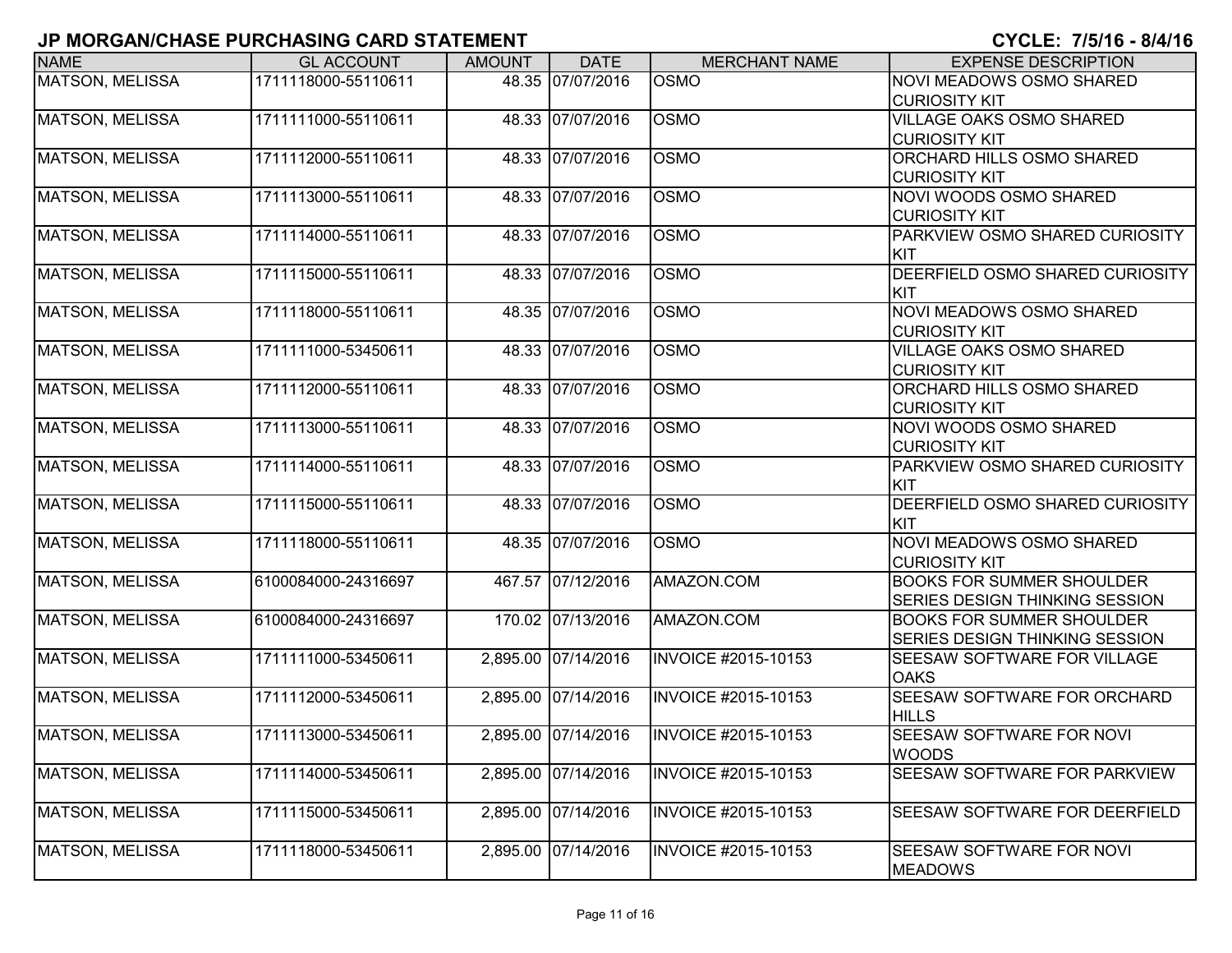| <b>NAME</b>            | <b>GL ACCOUNT</b>   | <b>AMOUNT</b> | <b>DATE</b>         | <b>MERCHANT NAME</b>                            | <b>EXPENSE DESCRIPTION</b>              |
|------------------------|---------------------|---------------|---------------------|-------------------------------------------------|-----------------------------------------|
| <b>MATSON, MELISSA</b> | 1622100686-53220000 |               | 75.00 07/14/2016    | OFS SPECIAL POPULATION                          | <b>REGISTRATION FOR MYLA LEE FOR</b>    |
|                        |                     |               |                     |                                                 | <b>2016 SPECIAL POPULATIONS</b>         |
|                        |                     |               |                     |                                                 | <b>CONFERENCE</b>                       |
| <b>MATSON, MELISSA</b> | 1622100686-53220000 |               | 75.00 07/14/2016    | OFS SPECIAL POPULATION                          | <b>REGISTRATION FOR SUSAN</b>           |
|                        |                     |               |                     |                                                 | VANLINTHOUT FOR 2016 SPECIAL            |
|                        |                     |               |                     |                                                 | POPULATIONS CONFERENCE                  |
| <b>MATSON, MELISSA</b> | 1711114000-55210000 |               | 12.73 07/14/2016    | THE BOOKSOURCE                                  | <b>TEXTBOOKS - PARKVIEW</b>             |
| <b>MATSON, MELISSA</b> | 1711115000-55210000 |               | 12.72 07/14/2016    | THE BOOKSOURCE                                  | <b>TEXTBOOKS - DEERFIELD</b>            |
| <b>MATSON, MELISSA</b> | 1722100000-57910611 |               | $(1.27)$ 07/18/2016 | FEDEXOFFICE 00004754                            | RETURN OF TAX CHARGE FROM FED           |
|                        |                     |               |                     |                                                 | <b>EX PACKING PURCHASE</b>              |
| <b>MATSON, MELISSA</b> | 1722100000-53220611 |               | 335.00 07/18/2016   | NCTE - MOTO                                     | NATIONAL COUNCIL OF TEACHERS OF         |
|                        |                     |               |                     |                                                 | ENGLISH 2016 ANNUAL CONVENTION          |
|                        |                     |               |                     |                                                 | (M. TAYLOR)                             |
| <b>MATSON, MELISSA</b> | 1722100000-57910611 |               | 21.19 07/19/2016    | FEDEX 880100025948                              | PURCHASE OF PACKING SUPPLIES            |
|                        |                     |               |                     |                                                 | <b>FOR CURIOSITY KITS</b>               |
| MATSON, MELISSA        | 1722100000-57910611 |               | 141.61 07/19/2016   | THE HOME DEPOT #2737                            | PURCHASE OF PACKING SUPPLIES            |
|                        |                     |               |                     |                                                 | FOR CURIOSITY KITS (K-6)                |
| <b>MATSON, MELISSA</b> | 1722100000-57410619 |               | 6,750.00 07/21/2016 | <b>ADVANCE EDUCATION, INC</b>                   | ADVANCED ACCREDITATION FEES             |
| <b>MATSON, MELISSA</b> | 1722100000-53220611 |               | 600.00 07/21/2016   | OAKLAND SCHOOLS-RC INT                          | <b>OAKLAND SCHOOLS SIOP MODEL</b>       |
|                        |                     |               |                     |                                                 | <b>REGISTRATION (K. FISCHER, M.</b>     |
|                        |                     |               |                     |                                                 | GOWER, S. HOBRATH, K. MOAIKEL)          |
| MATSON, MELISSA        | 1711118000-55110611 |               | 410.00 07/21/2016   | SP * BLOXELS                                    | <b>BLOXELS FOR CURIOSITY KITS</b>       |
| <b>MATSON, MELISSA</b> | 1711114000-55210000 |               | 22.42 07/21/2016    | THE BOOKSOURCE                                  | <b>MENTOR TEXTS FOR PV</b>              |
| <b>MATSON, MELISSA</b> | 1711115000-55210000 |               | 22.42 07/21/2016    | THE BOOKSOURCE                                  | <b>MENTOR TEXTS FOR DF</b>              |
| <b>MATSON, MELISSA</b> | 1722200000-54910611 |               | 357.00 07/28/2016   | <b>MOST LIKELY TO SUCCEED</b>                   | <b>RENTAL OF MOST LIKELY TO SUCCEED</b> |
|                        |                     |               |                     |                                                 | VIDEO FOR IMPACT PROFESSIONAL           |
|                        |                     |               |                     |                                                 | <b>DEVELOPMENT</b>                      |
| <b>MATSON, MELISSA</b> | 1722100000-57410611 |               | 60.00 07/29/2016    | MICHIGAN PUPIL ACCOUNT                          | MICHIGAN PUPIL ACCOUNTING AND           |
|                        |                     |               |                     |                                                 | <b>ATTENDANCE ASSOCIATION</b>           |
|                        |                     |               |                     |                                                 | MEMBERSHIP DUES (RJ WEBBER)             |
| MATSON, MELISSA        | 1722100000-55990630 |               | 78.97 07/29/2016    | REI*GREENWOODHEINEMANN PURCHASE OF F&P LITERACY |                                         |
|                        |                     |               |                     |                                                 | CONTINUUM BOOK (TAX REFUND WILL         |
|                        |                     |               |                     |                                                 | <b>BE FORTHCOMING)</b>                  |
| <b>MATSON, MELISSA</b> | 1722100000-55990630 |               | 74.50 07/29/2016    | REI*GREENWOODHEINEMANN PURCHASE OF F&P LITERACY |                                         |
|                        |                     |               |                     |                                                 | CONTINUUM BOOK (INSTRUCTIONAL           |
|                        |                     |               |                     |                                                 | COACHES)                                |
| <b>MATSON, MELISSA</b> | 1722100000-57410611 |               | 1,085.00 08/01/2016 | <b>ASSOC SUPERV AND CURR</b>                    | ASCD MEMBERSHIP DUES (ALL               |
|                        |                     |               |                     |                                                 | <b>BUILDING PRINCIPALS AND 4 NCSD</b>   |
|                        |                     |               |                     |                                                 | ADMINISTRATORS)                         |
| <b>MATSON, MELISSA</b> | 1722100000-57410611 |               | 365.00 08/01/2016   | MI INST FOR ED MGT                              | <b>MEMBERSHIP FOR MICHIGAN</b>          |
|                        |                     |               |                     |                                                 | <b>INSTITUTE FOR EDUCATIONAL</b>        |
|                        |                     |               |                     |                                                 | <b>MANAGEMENT</b>                       |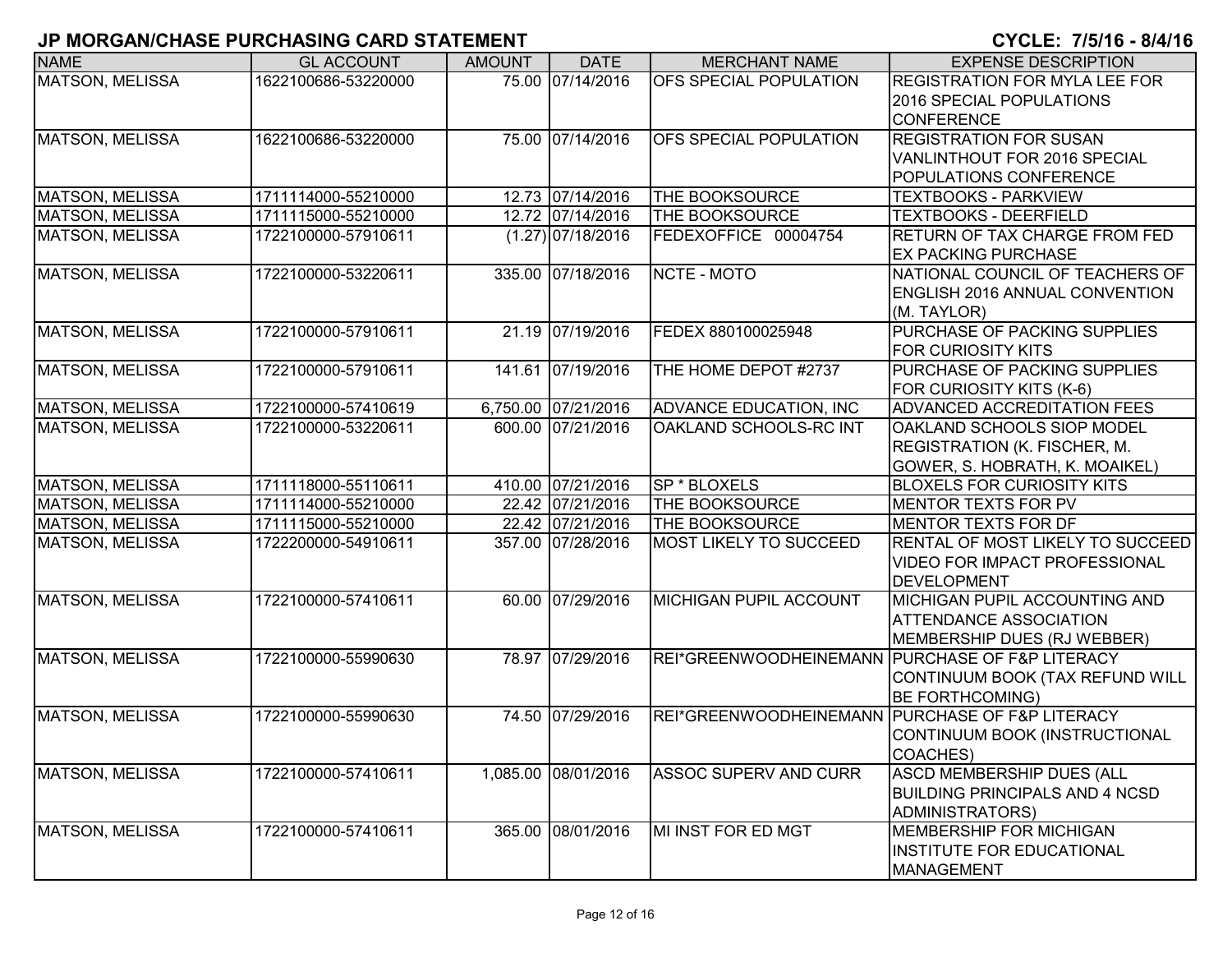| <b>NAME</b>                     | <b>GL ACCOUNT</b>   | <b>AMOUNT</b> | <b>DATE</b>         | <b>MERCHANT NAME</b>              | <b>EXPENSE DESCRIPTION</b>                          |
|---------------------------------|---------------------|---------------|---------------------|-----------------------------------|-----------------------------------------------------|
| <b>MATSON, MELISSA</b>          | 1722100000-57910611 |               | 1,961.60 08/01/2016 | MICH ASSOC OF SCH ADMI            | PURCHASE OF RESOURCE BOOKS FOR                      |
|                                 |                     |               |                     |                                   | <b>NEW TEACHERS</b>                                 |
| <b>MATSON, MELISSA</b>          | 1722100000-57910611 |               | 577.00 08/02/2016   | <b>AHA! PROCESS, INC</b>          | PURCHASE OF RESOURCE BOOKS FOR                      |
|                                 |                     |               |                     |                                   | <b>NEW TEACHERS</b>                                 |
| <b>MATSON, MELISSA</b>          | 1722100000-57910611 |               | 228.00 08/02/2016   | <b>STICKER MULE</b>               | STICKER PURCHASE FOR IMPACT                         |
|                                 |                     |               |                     |                                   | PROFESSIONAL DEVELOPMENT                            |
|                                 |                     |               |                     |                                   | <b>WORKSHOP</b>                                     |
| <b>MATSON, MELISSA</b>          | 1722100000-57910611 |               | 590.99 08/03/2016   | AMAZON.COM                        | PURCHASE OF RESOURCE BOOKS FOR                      |
|                                 |                     |               |                     |                                   | <b>NEW TEACHERS</b>                                 |
| <b>MATSON, MELISSA</b>          | 1722100000-53220611 |               | 150.00 08/03/2016   | OAKLAND SCHOOLS-RC INT            | OAKLAND SCHOOLS REGISTRATION                        |
|                                 |                     |               |                     |                                   | FOR USING THE SIOP MODEL (K.                        |
|                                 |                     |               |                     |                                   | <b>TONKOVICH)</b>                                   |
| <b>MATSON, MELISSA</b>          | 1722100000-57410611 |               | 59.00 08/04/2016    | LEARNING FORWARD (LF)             | LEARNING FORWARD MEMBERSHIP                         |
|                                 |                     |               |                     |                                   | <b>RENEWAL</b>                                      |
| MATSON, MELISSA                 | 1722100000-54910630 |               | 8,000.00 08/04/2016 | UM GENERAL ACCT/REC               | UNIVERSITY OF MICHIGAN SUMMER                       |
|                                 |                     |               |                     |                                   | YOUTH DIALOGUES REGISTRATION                        |
|                                 |                     |               |                     |                                   | FEE                                                 |
| <b>MATSON, MELISSA</b>          | 1711322000-55110614 |               | 3,748.96 08/04/2016 | <b>VERNIER SOFTWARE &amp; TEC</b> | PURCHASE OF IB TEACHING SUPPLIES                    |
|                                 |                     |               |                     |                                   | FOR NOVI HIGH SCHOOL (S. FURLOW)                    |
|                                 |                     |               |                     |                                   |                                                     |
| <b>MATSON, MELISSA Total</b>    |                     | 45,125.43     |                     |                                   |                                                     |
| <b>MATTHEWS, STEVEN</b>         | 1123200000-57910000 |               | 85.82 08/03/2016    | <b>GARAGE GRILL AND FUEL</b>      | LUNCH WITH NEW COMMUNICATION                        |
|                                 |                     |               |                     |                                   | <b>SPECIALIST AND DISTRICT</b>                      |
|                                 |                     |               |                     |                                   | <b>ADMINISTRATORS</b>                               |
| <b>MATTHEWS, STEVEN Total</b>   |                     | 85.82         |                     |                                   |                                                     |
| MCDOUGALL, BARBARA              | 6100061000-24316104 |               | 100.14 07/11/2016   | JETS PIZZA - MI 46                | LUNCH FOR MOVERS AND OFFICE                         |
|                                 |                     |               |                     |                                   | <b>STAFF</b>                                        |
| MCDOUGALL, BARBARA              | 6100061000-24316104 |               | 20.72 07/13/2016    | <b>MARIA'S ITALIAN BAKERY</b>     | OFFICE LUNCH                                        |
| MCDOUGALL, BARBARA              | 6100061000-24316104 |               | 37.97 07/18/2016    | TUESDAY MORNING # 0649            | <b>STUFF FOR NEW OFFICE</b>                         |
| MCDOUGALL, BARBARA              | 6100061000-24316104 |               | 60.94 07/20/2016    | HOMEGOODS #0206                   | <b>ITEMS FOR NEW OFFICE</b>                         |
| MCDOUGALL, BARBARA              | 6100061000-24316104 |               | 9.77 07/21/2016     | ALEXANDER TRUE VALUE H            | <b>ITEMS FOR NEW OFFICE</b>                         |
| MCDOUGALL, BARBARA              | 6100061000-24316104 |               | 487.74 08/03/2016   | SAMSCLUB #6657                    | DRINKS AND SNACKS FOR ATHLETIC                      |
|                                 | 6100061000-24316104 |               |                     | KROGER #615                       | <b>OFFICE</b><br><b>ITEMS PURCHASED FOR COACHES</b> |
| MCDOUGALL, BARBARA              |                     |               | 44.07 08/04/2016    |                                   |                                                     |
|                                 |                     |               |                     |                                   | <b>RETREAT</b>                                      |
| MCDOUGALL, BARBARA              | 6100061000-24316104 |               | 329.18 08/04/2016   | STAPLS7160280848000001            | <b>ITEMS PURCHASED FOR THE OFFICE</b>               |
| MCDOUGALL, BARBARA              | 6100061000-24316104 |               | 175.68 08/04/2016   | STAPLS7160280848000002            | <b>ITEMS PURCHASED FOR OFFICE</b>                   |
| MCDOUGALL, BARBARA              | 6100061000-24316104 |               | 62.61 08/04/2016    | STAPLS7160280848000003            | <b>ITEMS PURCHASED FOR OFFICE</b>                   |
| <b>MCDOUGALL, BARBARA Total</b> |                     | 1,328.82      |                     |                                   |                                                     |
| MILLER, HELEN                   | 1128300000-55910000 |               | 64.78 07/22/2016    | STAPLS7159602988000001            | <b>OFFICE SUPPLIES</b>                              |
| MILLER, HELEN                   | 1128300000-57410000 |               | 190.00 07/28/2016   | SOCIETY FOR HUMAN RESO            | MEMBERSHIP/DIGLIO TO SOC FOR                        |
|                                 |                     |               |                     |                                   | <b>HUMAN RESOURCE MGMT</b>                          |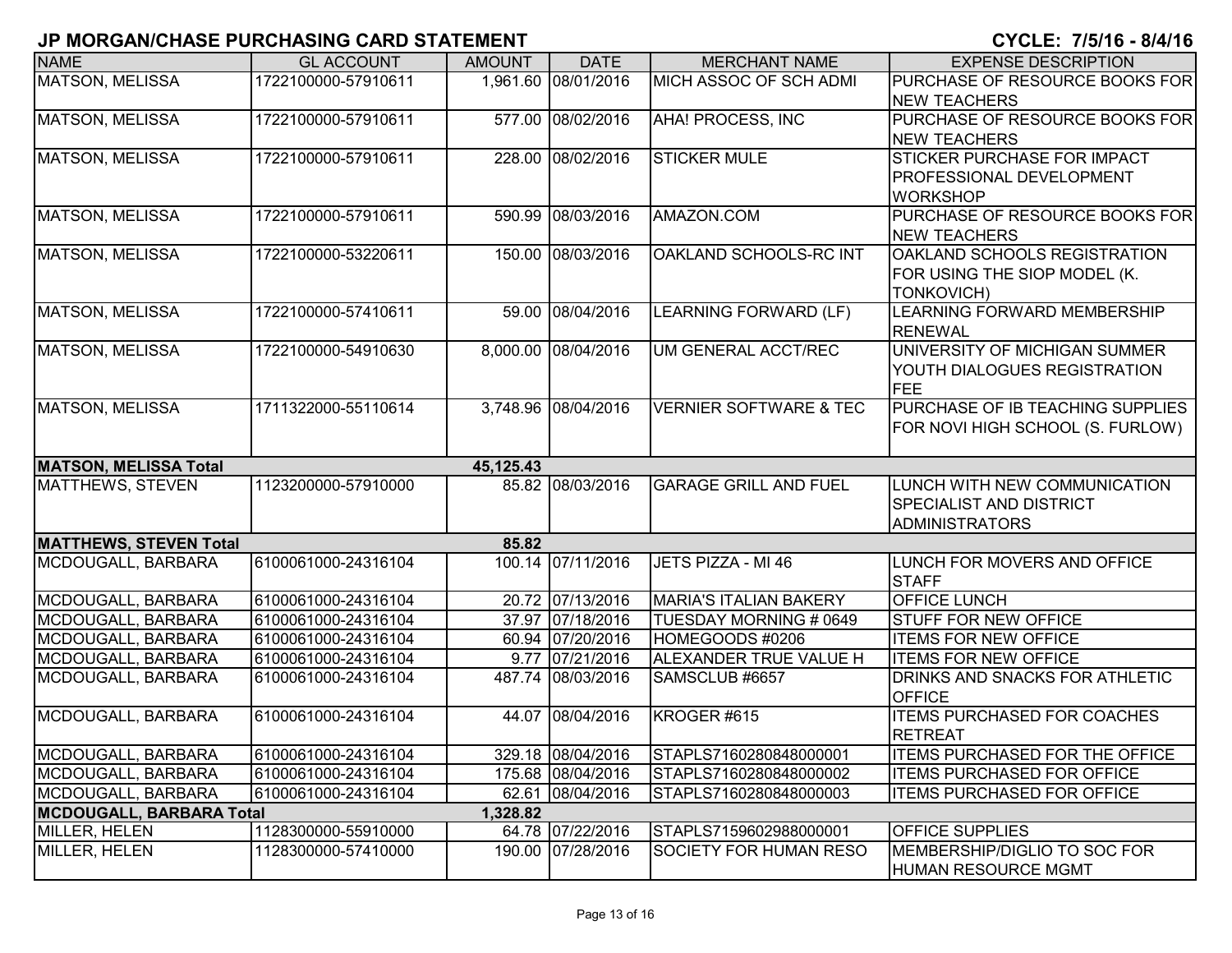| <b>NAME</b>                          | <b>GL ACCOUNT</b>   | <b>AMOUNT</b> | <b>DATE</b>         | <b>MERCHANT NAME</b>                      | <b>EXPENSE DESCRIPTION</b>                           |  |
|--------------------------------------|---------------------|---------------|---------------------|-------------------------------------------|------------------------------------------------------|--|
| <b>MILLER, HELEN Total</b><br>254.78 |                     |               |                     |                                           |                                                      |  |
| <b>NESMITH, RUSSELL</b>              | 1126160000-55992000 |               | 132.00 07/14/2016   | COMMERICAL GLASS,                         | <b>MTCE DOOR GLASS</b>                               |  |
| <b>NESMITH, RUSSELL</b>              | 1126160000-55992000 |               | 239.48 07/15/2016   | <b>ATOMIC CLEANING SYSTEM</b>             | MTCE HOSE FOR POWER WASHER                           |  |
| <b>NESMITH, RUSSELL</b>              | 1126160000-55992000 |               | 752.41 07/15/2016   | <b>BEST PLUMBING SPECIALT</b>             | <b>MS GYM</b>                                        |  |
| <b>NESMITH, RUSSELL</b>              | 1126160000-55992000 |               | 4.11 07/15/2016     | THE HOME DEPOT 2737                       | <b>MS GYM FOUNTAIN</b>                               |  |
| <b>NESMITH, RUSSELL</b>              | 1126160000-55992000 |               | 8.22 07/15/2016     | THE HOME DEPOT 2737                       | <b>HS GYM FOUNTAIN</b>                               |  |
| <b>NESMITH, RUSSELL</b>              | 1126160000-54910000 |               | 95.36 07/21/2016    | MARKS OUTDOOR POWER EQ GRNDS MOWER REPAIR |                                                      |  |
| <b>NESMITH, RUSSELL</b>              | 1126160000-55992000 |               | 200.94 07/22/2016   | <b>BEST PLUMBING SPECIALT</b>             | <b>NM5 FAUCET</b>                                    |  |
| <b>NESMITH, RUSSELL</b>              | 1126160000-55992000 |               | 279.74 08/04/2016   | <b>BEST PLUMBING SPECIALT</b>             | <b>MTCE STOCK SLOAN VALVE REBUILD</b><br><b>KITS</b> |  |
| <b>NESMITH, RUSSELL Total</b>        |                     | 1,712.26      |                     |                                           |                                                      |  |
| NEWMAN, MARK                         | 1126160000-55992000 |               | 579.80 07/15/2016   | <b>REDFORD LOCK COMPANY I</b>             | <b>MTCE PADLOCKS</b>                                 |  |
| NEWMAN, MARK                         | 1126160000-55992000 |               | 543.52 07/20/2016   | <b>VICTORY PACKAGING LP</b>               | <b>MTCE STOCK PACKING BOXES</b>                      |  |
| NEWMAN, MARK                         | 4245611000-56420000 |               | 4,514.16 07/27/2016 | <b>BELSON OUTDOORS</b>                    | <b>VO TABLES</b>                                     |  |
| NEWMAN, MARK                         | 4245652000-56420000 |               | 799.00 07/28/2016   | HOMEDEPOT.COM                             | <b>ECEC STORAGE SHED</b>                             |  |
| NEWMAN, MARK                         | 1126160000-55992000 |               | 15.87 08/03/2016    | INSTALLERSTORE.COM                        | <b>NM5 TABLE LEGS</b>                                |  |
| NEWMAN, MARK                         | 1126160000-55992000 |               | 579.80 08/04/2016   | <b>REDFORD LOCK COMPANY I</b>             | <b>MTCE PADLOCKS &amp; KEYS</b>                      |  |
| <b>NEWMAN, MARK Total</b>            |                     | 7,032.15      |                     |                                           |                                                      |  |
| OCONNOR, GAIL                        | 1311800000-55110551 |               | 386.33 07/11/2016   | <b>LAKESHORE LEARNING MAT</b>             | <b>TEACHING SUPPLIES</b>                             |  |
| OCONNOR, GAIL                        | 1311800000-55110551 |               | 1,651.25 07/11/2016 | LAKESHORE LEARNING MAT                    | <b>TEACHING SUPPLIES</b>                             |  |
| <b>OCONNOR, GAIL</b>                 | 1311800000-55110551 |               | 37.08 07/11/2016    | STAPLS7158906467000001                    | <b>TEACHING SUPPLIES</b>                             |  |
| OCONNOR, GAIL                        | 1311800000-55110551 |               | 1,407.43 07/15/2016 | <b>LAKESHORE LEARNING MAT</b>             | <b>TEACHING SUPPLIES</b>                             |  |
| OCONNOR, GAIL                        | 1311800000-55110551 |               | 152.96 07/15/2016   | SSI*SCHOOL SPECIALTY                      | <b>TEACHING SUPPLIES</b>                             |  |
| OCONNOR, GAIL                        | 1335100000-55110553 |               | 161.46 07/15/2016   | SSI*SCHOOL SPECIALTY                      | <b>TEACHING SUPPLIES</b>                             |  |
| OCONNOR, GAIL                        | 1311800000-55110551 |               | 72.86 07/21/2016    | <b>AMAZON MKTPLACE PMTS</b>               | <b>TEACHING SUPPLIES</b>                             |  |
| OCONNOR, GAIL                        | 6100041000-24316350 |               | 563.49 07/21/2016   | <b>DISCOUNT SCHOOL SUPPLY</b>             | <b>TEACHING SUPPLIES</b>                             |  |
| <b>OCONNOR, GAIL</b>                 | 1335100000-55110553 |               | 28.39 07/21/2016    | SSI*SCHOOL SPECIALTY                      | <b>TEACHING SUPPLIES</b>                             |  |
| OCONNOR, GAIL                        | 1335100000-55110553 |               | 2.06 07/22/2016     | STAPLS7157916764000002                    | <b>TEACHING SUPPLIES</b>                             |  |
| OCONNOR, GAIL                        | 1335100000-55110553 |               | 2.06 07/22/2016     | STAPLS7157929668000002                    | <b>TEACHING SUPPLIES</b>                             |  |
| OCONNOR, GAIL                        | 1335100000-55110553 |               | 129.51 07/22/2016   | STAPLS7159553222000001                    | <b>TEACHING SUPPLIES</b>                             |  |
| OCONNOR, GAIL                        | 1335100000-55110553 |               | 18.14 07/22/2016    | STAPLS7159553222000002                    | <b>TEACHING SUPPLIES</b>                             |  |
| OCONNOR, GAIL                        | 1335100000-55110553 |               | 10.20 07/22/2016    | STAPLS7159553222000003                    | <b>TEACHING SUPPLIES</b>                             |  |
| OCONNOR, GAIL                        | 1311800000-55110551 |               | 422.90 07/27/2016   | THE RIEGLE PRESS                          | <b>TEACHING SUPPLIES</b>                             |  |
| OCONNOR, GAIL                        | 1311800000-55110551 |               | 114.99 07/28/2016   | SSI*SCHOOL SPECIALTY                      | <b>TEACHING SUPPLIES</b>                             |  |
| OCONNOR, GAIL                        | 1311800000-55110551 |               | 48.77 08/01/2016    | MEIJER INC #122 Q01                       | <b>TEACHING SUPPLIES</b>                             |  |
| OCONNOR, GAIL                        | 1311800000-55110551 |               | 2,540.40 08/03/2016 | <b>TEACHING STRATEGIES</b>                | <b>TEACHING SUPPLIES</b>                             |  |
| <b>OCONNOR, GAIL Total</b>           |                     | 7,750.28      |                     |                                           |                                                      |  |
| <b>PATEL, SHAILEE</b>                | 1222600000-55990000 |               | 29.96 07/26/2016    | <b>GUIDOS PIZZA - NOVI</b>                | <b>MEETING</b>                                       |  |
| <b>PATEL, SHAILEE</b>                | 1222600000-55990000 |               | 45.99 08/04/2016    | <b>SHAKERS BAR AND GRILL</b>              | <b>MEETING</b>                                       |  |
| <b>PATEL, SHAILEE Total</b>          |                     | 75.95         |                     |                                           |                                                      |  |
| <b>SOVEL, SHEILA</b>                 | 1311800000-55110551 |               | 29.86 07/15/2016    | THE SALVATION ARMY 16                     | <b>CLASSROOM SUPPLIES</b>                            |  |
| <b>SOVEL, SHEILA</b>                 | 1311800000-55110551 |               | 27.02 07/15/2016    | <b>TOYSRUS-BABIESRUS</b>                  | <b>CLASSROOM SUPPLIES</b>                            |  |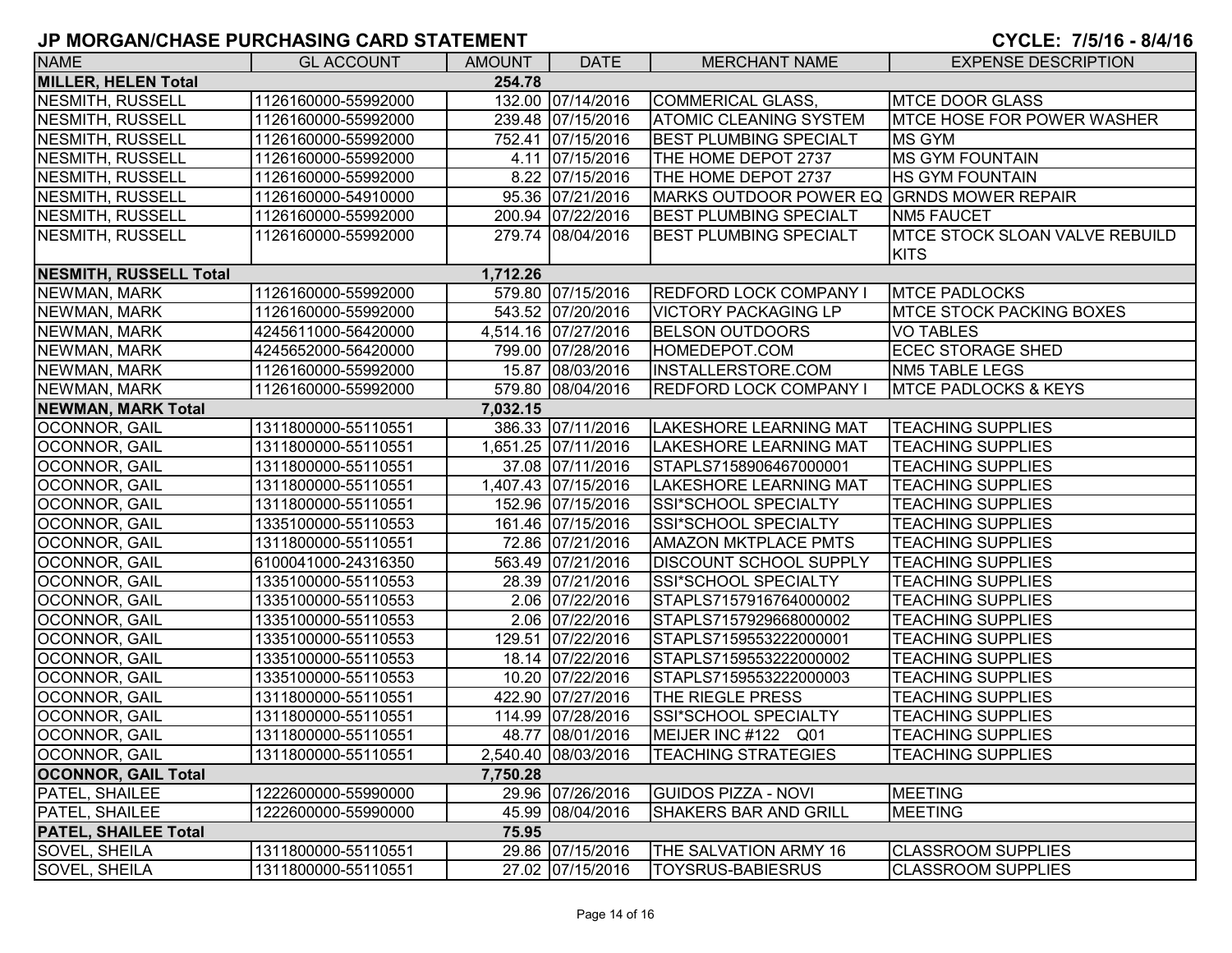| <b>NAME</b>                      | <b>GL ACCOUNT</b>   | <b>AMOUNT</b> | <b>DATE</b>        | <b>MERCHANT NAME</b>          | <b>EXPENSE DESCRIPTION</b>                                                                 |
|----------------------------------|---------------------|---------------|--------------------|-------------------------------|--------------------------------------------------------------------------------------------|
| <b>SOVEL, SHEILA</b>             | 1311800000-55110551 |               | 75.33 07/22/2016   | <b>STAPLES</b><br>00109520    | <b>CLASSROOM SUPPLIES- GLUE,</b>                                                           |
|                                  |                     |               |                    |                               | CRAYONS, ETC.                                                                              |
| <b>SOVEL, SHEILA</b>             | 1311800000-55110551 |               | 17.85 07/25/2016   | CARTER'S #681                 | <b>CLASSROOM SUPPLIES- TOY</b>                                                             |
| <b>SOVEL, SHEILA</b>             | 1311800000-55110551 |               | 153.67 07/25/2016  | 00008722<br><b>TARGET</b>     | <b>CLASSROOM SUPPLIES</b>                                                                  |
| <b>SOVEL, SHEILA</b>             | 1311800000-55110551 |               | 66.70 07/25/2016   | <b>TARGET</b><br>00008722     | <b>CLASSROOM SUPPLIES</b>                                                                  |
| <b>SOVEL, SHEILA Total</b>       |                     | 370.43        |                    |                               |                                                                                            |
| STEEH, ROBERT                    | 6100025000-24316301 |               | 160.83 07/18/2016  | SAMSCLUB #6657                | SNACKS TO SELL AT SUMMER SCHOOL                                                            |
| <b>STEEH, ROBERT Total</b>       |                     | 160.83        |                    |                               |                                                                                            |
| STRICKER, CHRISTINE              | 1335100000-55110553 |               | 51.82 07/05/2016   | JOANN ETC #1933               | SUPPLIES FOR SUMMER CAMP                                                                   |
| <b>STRICKER, CHRISTINE</b>       | 1335100000-55110553 |               | 30.86 07/05/2016   | MICHAELS STORES 3744          | SUPPLIES FOR SUMMER CAMP                                                                   |
| <b>STRICKER, CHRISTINE</b>       | 1335100000-55110553 |               | 30.54 07/20/2016   | <b>TARGET</b><br>00014654     | <b>SUPPLIES FOR SUMMER CAMP</b>                                                            |
| <b>STRICKER, CHRISTINE</b>       | 1335100000-55110553 |               | 158.67 07/21/2016  | <b>DISCOUNT SCHOOL SUPPLY</b> | SUPPLIES FOR PRESCHOOL CARE                                                                |
|                                  |                     |               |                    |                               | <b>SOME REPLACEMENT FOR THOSE</b>                                                          |
|                                  |                     |               |                    |                               | <b>USED IN CAMP</b>                                                                        |
| <b>STRICKER, CHRISTINE Total</b> |                     | 271.89        |                    |                               |                                                                                            |
| <b>TURNER, NANCY</b>             | 1222600000-55990000 |               | (99.00) 07/15/2016 | <b>AMAZONPRIME MEMBERSHIP</b> | <b>CREDIT FOR AMAZON MEMBERSHIP</b>                                                        |
| <b>TURNER, NANCY</b>             | 1212218000-53220000 |               | 225.00 07/15/2016  | OAKLAND SCHOOLS-RC INT        | <b>MATH FOUNDATION WRKSHP FOR</b><br>SCHUMANN, PRUCHNIK, AND KIM                           |
| <b>TURNER, NANCY</b>             | 1212218000-53220000 |               | 75.00 07/22/2016   | <b>OAKLAND SCHOOLS-RC INT</b> | <b>MATH FOUNDATIONS</b>                                                                    |
| <b>TURNER, NANCY</b>             | 1222600000-55910000 |               | 127.92 07/22/2016  | STAPLS7159596835000001        | PD NOTEBOOKS                                                                               |
| <b>TURNER, NANCY Total</b>       |                     | 328.92        |                    |                               |                                                                                            |
| <b>VALENTINE, CYNTHIA</b>        | 1127170000-57910000 |               | 23.85 07/15/2016   | <b>THAI BASIL</b>             | LUNCH FOR INTERVIEW STAFF                                                                  |
| <b>VALENTINE, CYNTHIA</b>        | 1127170000-57910000 |               | 32.12 07/22/2016   | <b>AHMOS MEDITERRANEAN GR</b> | LUNCH FOR STAFF DURING TRAINING                                                            |
| <b>VALENTINE, CYNTHIA</b>        | 1127170000-53220000 |               | 90.00 07/29/2016   | <b>OAKLAND SCHOOLS-RC INT</b> | <b>PRESTANSKI - BEGINNING BUS DRIVER</b>                                                   |
|                                  |                     |               |                    |                               | <b>CLASS</b>                                                                               |
| <b>VALENTINE, CYNTHIA Total</b>  |                     | 145.97        |                    |                               |                                                                                            |
| <b>VUICHARD, TATIANA</b>         | 1111900000-55110000 |               | 161.38 07/07/2016  | <b>SCANTRON CORPORATION</b>   | SUMMER SCHOOL SCANTRONS FOR<br><b>FINAL EXAMS</b>                                          |
| <b>VUICHARD, TATIANA</b>         | 2332100000-53610000 |               | 12.00 07/08/2016   | <b>PTK*FOTOSEARCH</b>         | 2016 FALL BROCHURE PICTURE                                                                 |
| <b>VUICHARD, TATIANA</b>         | 6100025000-24316301 |               | 306.99 07/08/2016  | SAMSCLUB #6657                | SUMMER HIGH SCHOOL LUNCH<br><b>SNACKS</b>                                                  |
| <b>VUICHARD, TATIANA</b>         | 6100025000-24316301 |               | 23.50 07/08/2016   | SAMSCLUB #6657                | HIGH SUMMER SCHOOL LUNCH                                                                   |
|                                  |                     |               | 80.00 07/13/2016   |                               | <b>SNACKS</b>                                                                              |
| <b>VUICHARD, TATIANA</b>         | 1331100000-55990000 |               |                    | <b>SAFEWAY SHREDDING</b>      | NOVI COMMUNITY ED SHREDDING<br><b>SERVICE</b>                                              |
| <b>VUICHARD, TATIANA</b>         | 6100025000-24316301 |               | 84.60 07/26/2016   | SAMSCLUB #6657                | <b>SUMMER HIGH SCHOOL LUNCH</b><br><b>SUPPLIES</b>                                         |
| <b>VUICHARD, TATIANA</b>         | 1331100000-55910000 |               | 5.67 07/28/2016    | WM SUPERCENTER #5893          | <b>GREETING CARDS (THANK YOU &amp;</b><br><b>BIRTHDAY GREETING CARDS FOR CE</b><br>OFFICE) |